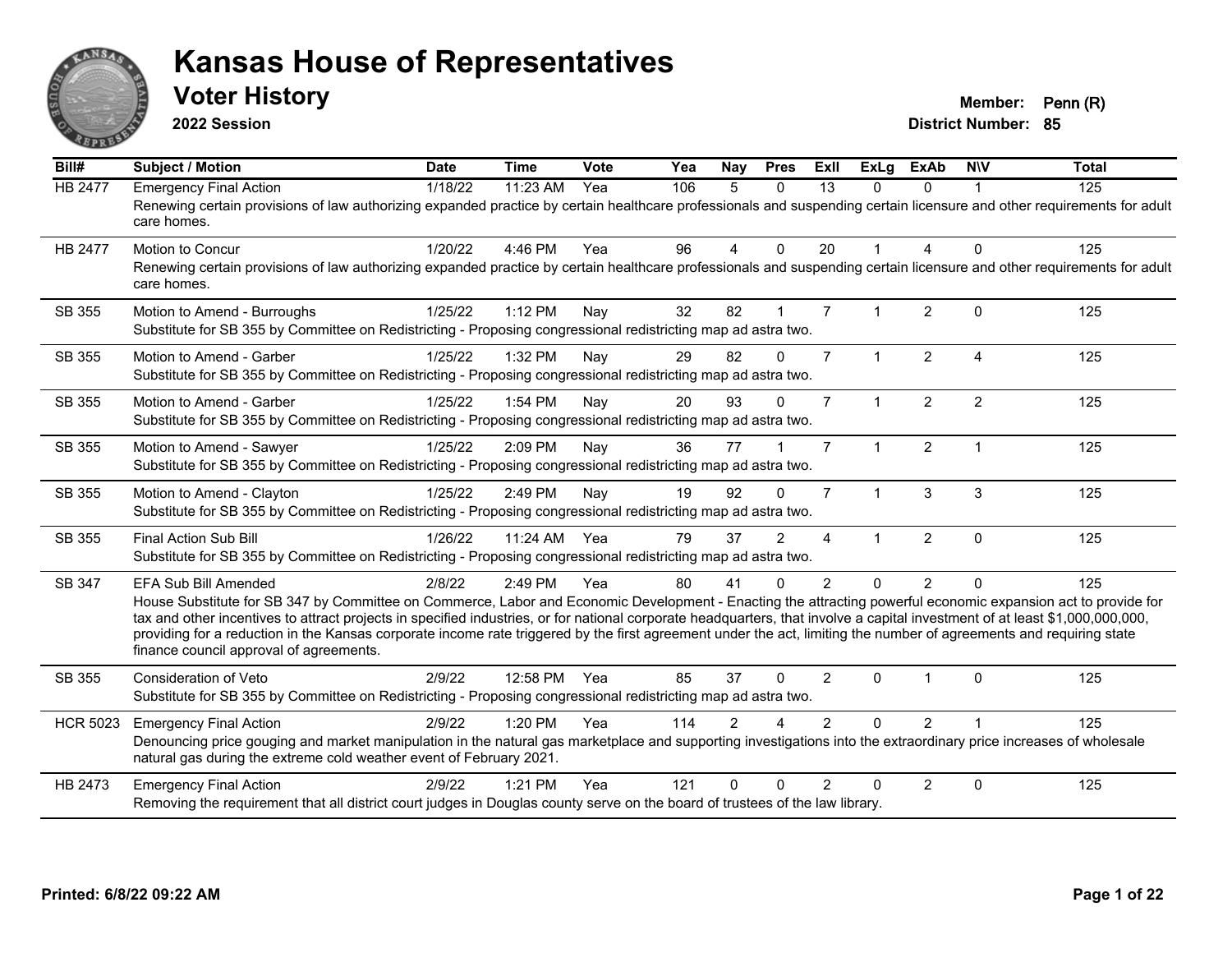

**2022 Session**

| Bill#           | <b>Subject / Motion</b>                                                                                                                                                                                                                                                              | <b>Date</b> | <b>Time</b>  | <b>Vote</b> | Yea              | Nay          | <b>Pres</b> | Exll           | <b>ExLg</b> | <b>ExAb</b>    | <b>NIV</b>     | <b>Total</b> |
|-----------------|--------------------------------------------------------------------------------------------------------------------------------------------------------------------------------------------------------------------------------------------------------------------------------------|-------------|--------------|-------------|------------------|--------------|-------------|----------------|-------------|----------------|----------------|--------------|
| <b>HB 2490</b>  | <b>Emergency Final Action</b><br>Authorizing the state treasurer to determine account owners and designated beneficiaries for an ABLE savings account, adding who may open such an account and<br>requiring compliance with the federal internal revenue code.                       | 2/9/22      | 1:22 PM      | Yea         | $\overline{118}$ | 3            | $\Omega$    | $\overline{2}$ | $\Omega$    | 2              | $\Omega$       | 125          |
| HB 2480         | <b>Final Action</b><br>Amending the public water supply project loan program's definition of "project" to remove the definition's current exclusion of projects that are<br>related to the diversion or transportation of water acquired through a water transfer.                   | 2/15/22     | 11:59 PM     | Yea         | 118              | $\mathbf{0}$ | $\Omega$    | 3              | $\Omega$    | $\overline{2}$ | $\overline{2}$ | 125          |
| HB 2564         | <b>Final Action</b><br>Updating the version of risk-based capital instructions in effect.                                                                                                                                                                                            | 2/15/22     | 11:59 PM     | Yea         | 118              | $\Omega$     | $\Omega$    | 3              | $\Omega$    | $\overline{2}$ | $\overline{2}$ | 125          |
| HB 2489         | <b>Final Action Amended</b><br>Amending provisions of the technology-enabled fiduciary financial institutions act relating to fees and assessments, examinations, disclosures to consumers and<br>requiring such institutions to be mandatory reporters for purposes of elder abuse. | 2/16/22     | $11:17$ AM   | Yea         | 120              | $\Omega$     | $\Omega$    |                | $\Omega$    | 3              |                | 125          |
| HB 2537         | <b>Final Action</b><br>Requiring the insurance department to hold a hearing in cases involving an order under the Kansas administrative procedure act.                                                                                                                               | 2/16/22     | 11:19 AM     | Yea         | 120              | $\mathbf 0$  |             |                |             | 3              | $\Omega$       | 125          |
| SB 337          | <b>Final Action</b><br>Converting the conditional charter issued for the pilot program under the technology-enabled fiduciary financial institutions act to a full fiduciary financial institution<br>charter.                                                                       | 2/16/22     | 11:20 AM Yea |             | 119              |              |             |                |             | 3              | $\Omega$       | 125          |
| <b>HCR 5014</b> | Motion to Recommend for Passage<br>Proposing a constitutional amendment that provides for legislative oversight of rules and regulations adopted by executive branch agencies and officials.                                                                                         | 2/16/22     | 12:30 PM     | Yea         | 77               | 42           | $\Omega$    |                | $\Omega$    | $\overline{2}$ | 3              | 125          |
| HB 2560         | <b>Final Action</b><br>Extending certain penalties, fees and maximum amounts of fees and the expiration dates of certain programs of the Kansas department of agriculture.                                                                                                           | 2/17/22     | 12:25 PM     | Nay         | 101              | 11           | $\Omega$    |                | $\Omega$    | 11             |                | 125          |
| HB 2591         | <b>Final Action</b><br>Repealing the state general fund and conservation fee fund transfers to the abandoned oil and gas well fund.                                                                                                                                                  | 2/17/22     | 12:27 PM     | Yea         | 112              | $\Omega$     | $\Omega$    |                | $\Omega$    | 11             | 1              | 125          |
| <b>HCR 5014</b> | <b>Final Action</b><br>Proposing a constitutional amendment that provides for legislative oversight of rules and regulations adopted by executive branch agencies and officials.                                                                                                     | 2/17/22     | 12:43 PM     | Yea         | 80               | 33           | $\Omega$    |                | $\Omega$    | 11             | $\Omega$       | 125          |
| HB 2540         | <b>Emergency Final Action</b><br>Authorizing the construction of a memorial honoring Kansas gold star families.                                                                                                                                                                      | 2/17/22     | 12:45 PM     | Yea         | 113              | $\Omega$     | $\Omega$    |                | $\Omega$    | 11             | $\Omega$       | 125          |
| HB 2458         | <b>Emergency Final Action</b><br>Designating a portion of U.S. highway 56 as the PFC Shane Austin memorial highway.                                                                                                                                                                  | 2/17/22     | 12:47 PM     | Yea         | 113              | $\mathbf{0}$ | $\Omega$    | 1              | $\Omega$    | 11             | $\Omega$       | 125          |
| HB 2476         | <b>Emergency Final Action</b><br>Providing for the silver star and bronze star distinctive license plates.                                                                                                                                                                           | 2/17/22     | 12:48 PM     | Yea         | 113              | $\mathbf{0}$ | $\Omega$    | 1              | $\Omega$    | 11             | $\Omega$       | 125          |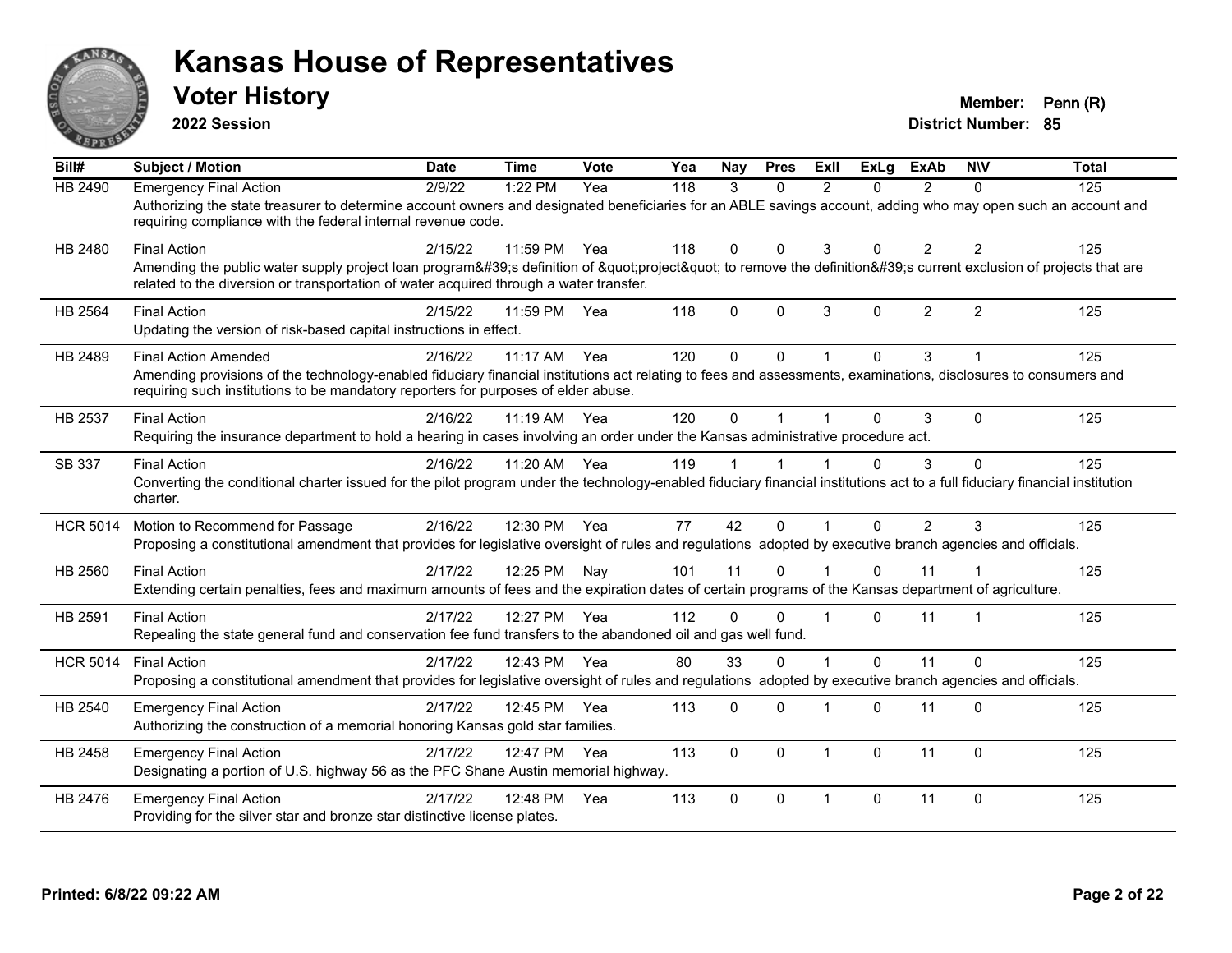

**2022 Session**

| Bill#           | <b>Subject / Motion</b>                                                                                                                                                                                                                                            | <b>Date</b> | <b>Time</b>  | Vote | Yea | Nay            | <b>Pres</b>  | ExII                 | <b>ExLg</b>  | <b>ExAb</b>    | <b>NIV</b>   | <b>Total</b> |
|-----------------|--------------------------------------------------------------------------------------------------------------------------------------------------------------------------------------------------------------------------------------------------------------------|-------------|--------------|------|-----|----------------|--------------|----------------------|--------------|----------------|--------------|--------------|
| <b>HB 2478</b>  | <b>Emergency Final Action</b>                                                                                                                                                                                                                                      | 2/17/22     | 12:49 PM     | Yea  | 113 | $\Omega$       | $\Omega$     | $\blacktriangleleft$ | $\Omega$     | 11             | $\Omega$     | 125          |
|                 | Designating a portion of United States highway 166 as the SGT Evan S Parker memorial highway.                                                                                                                                                                      |             |              |      |     |                |              |                      |              |                |              |              |
| <b>HCR 5014</b> | <b>Final Action</b>                                                                                                                                                                                                                                                | 2/21/22     | 11:45 AM     | Yea  | 85  | 39             | $\mathbf 0$  | $\mathbf{1}$         | 0            | $\mathbf 0$    | $\Omega$     | 125          |
|                 | Proposing a constitutional amendment that provides for legislative oversight of rules and regulations adopted by executive branch agencies and officials.                                                                                                          |             |              |      |     |                |              |                      |              |                |              |              |
| HB 2517         | <b>Final Action Amended</b>                                                                                                                                                                                                                                        | 2/22/22     | 10:49 AM     | Yea  | 120 | $\Omega$       | $\Omega$     | $\mathcal{P}$        | $\Omega$     | 3              | 0            | 125          |
|                 | Transferring the responsibility to certify drug abuse treatment providers that participate in the certified drug abuse treatment program from the department of corrections<br>to the Kansas sentencing commission.                                                |             |              |      |     |                |              |                      |              |                |              |              |
| HB 2594         | <b>Final Action Amended</b>                                                                                                                                                                                                                                        | 2/22/22     | 10:50 AM     | Yea  | 120 | $\Omega$       | $\Omega$     | 2                    | 0            | 3              | $\Omega$     | 125          |
|                 | Exempting certain modifications on antique vehicles from vehicle identification number offense seizures and dispositions.                                                                                                                                          |             |              |      |     |                |              |                      |              |                |              |              |
| HB 2607         | <b>Final Action Amended</b>                                                                                                                                                                                                                                        | 2/22/22     | 10:51 AM     | Yea  | 120 | $\mathbf{0}$   | $\mathbf 0$  | $\overline{2}$       | $\Omega$     | $\mathfrak{S}$ | $\mathbf 0$  | 125          |
|                 | Clarifying the time limitations for habeas corpus claims.                                                                                                                                                                                                          |             |              |      |     |                |              |                      |              |                |              |              |
| HB 2299         | Motion to Amend - Fairchild                                                                                                                                                                                                                                        | 2/22/22     | $3:16$ PM    | Nay  | 35  | 84             | $\mathbf 0$  | $\overline{2}$       | 0            | 3              | $\mathbf{1}$ | 125          |
|                 | Allowing a search warrant to be executed within 10 days from the date of issuance.                                                                                                                                                                                 |             |              |      |     |                |              |                      |              |                |              |              |
| HB 2703         | Motion to Amend - Clayton                                                                                                                                                                                                                                          | 2/22/22     | 4:17 PM      | Nay  | 37  | 80             | $\mathbf 0$  | $\overline{2}$       | 0            | 3              | 3            | 125          |
|                 | Making changes to employment security law provisions regarding the employment security fund and employer contribution rates, the definition of employment to                                                                                                       |             |              |      |     |                |              |                      |              |                |              |              |
|                 | conform with federal law and various updates to the my reemployment plan program, including making the program mandatory with certain exceptions, and providing<br>that the secretary of commerce may require participation by claimants in reemployment services. |             |              |      |     |                |              |                      |              |                |              |              |
| HB 2525         | Motion to Recommend for Passage                                                                                                                                                                                                                                    | 2/22/22     | 5:17 PM      | Nay  | 53  | 66             | $\Omega$     | $\overline{2}$       | $\Omega$     | 3              | $\mathbf{1}$ | 125          |
|                 | Removing non-cooperation with child support from requirements for food and child care assistance eligibility and exempting adults enrolled in school from the 20-hour-                                                                                             |             |              |      |     |                |              |                      |              |                |              |              |
|                 | per-week work requirement for child care assistance eligibility for a limited time.                                                                                                                                                                                |             |              |      |     |                |              |                      |              |                |              |              |
| HB 2110         | <b>Final Action Amended</b>                                                                                                                                                                                                                                        | 2/23/22     | 10:21 AM Yea |      | 113 | 8              | $\Omega$     | 3                    | $\Omega$     |                | $\Omega$     | 125          |
|                 | Requiring insurance coverage for PANS and PANDAS by the state health care benefits program and requiring the state employee health care commission to submit an                                                                                                    |             |              |      |     |                |              |                      |              |                |              |              |
|                 | impact report on such coverage to the legislature.                                                                                                                                                                                                                 |             |              |      |     |                |              |                      |              |                |              |              |
| HB 2299         | <b>Final Action Amended</b>                                                                                                                                                                                                                                        | 2/23/22     | 10:22 AM     | Yea  | 119 | $\overline{2}$ | $\mathbf{0}$ | 3                    | $\Omega$     | $\mathbf 1$    | $\Omega$     | 125          |
|                 | Allowing a search warrant to be executed within 10 days from the date of issuance.                                                                                                                                                                                 |             |              |      |     |                |              |                      |              |                |              |              |
| HB 2386         | <b>Final Action Amended</b>                                                                                                                                                                                                                                        | 2/23/22     | 10:23 AM     | Yea  | 118 | 3              | $\Omega$     | 3                    | $\mathbf{0}$ | $\mathbf{1}$   | $\Omega$     | 125          |
|                 | Establishing requirements for the payment and reimbursement of dental services by a dental benefit plan.                                                                                                                                                           |             |              |      |     |                |              |                      |              |                |              |              |
| HB 2456         | <b>Final Action Amended</b>                                                                                                                                                                                                                                        | 2/23/22     | 10:24 AM     | Yea  | 117 | 4              | $\Omega$     | 3                    | $\Omega$     |                | $\Omega$     | 125          |
|                 | Establishing the Kansas kids lifetime combination hunting and fishing license.                                                                                                                                                                                     |             |              |      |     |                |              |                      |              |                |              |              |
| HB 2481         | <b>Final Action</b>                                                                                                                                                                                                                                                | 2/23/22     | 10:25 AM     | Yea  | 121 | $\Omega$       | $\Omega$     | 3                    | $\Omega$     | 1              | $\mathbf{0}$ | 125          |
|                 | Authorizing KP&F participating service credit purchase for certain in-state nonfederal governmental employment.                                                                                                                                                    |             |              |      |     |                |              |                      |              |                |              |              |
|                 |                                                                                                                                                                                                                                                                    |             |              |      |     |                |              |                      |              |                |              |              |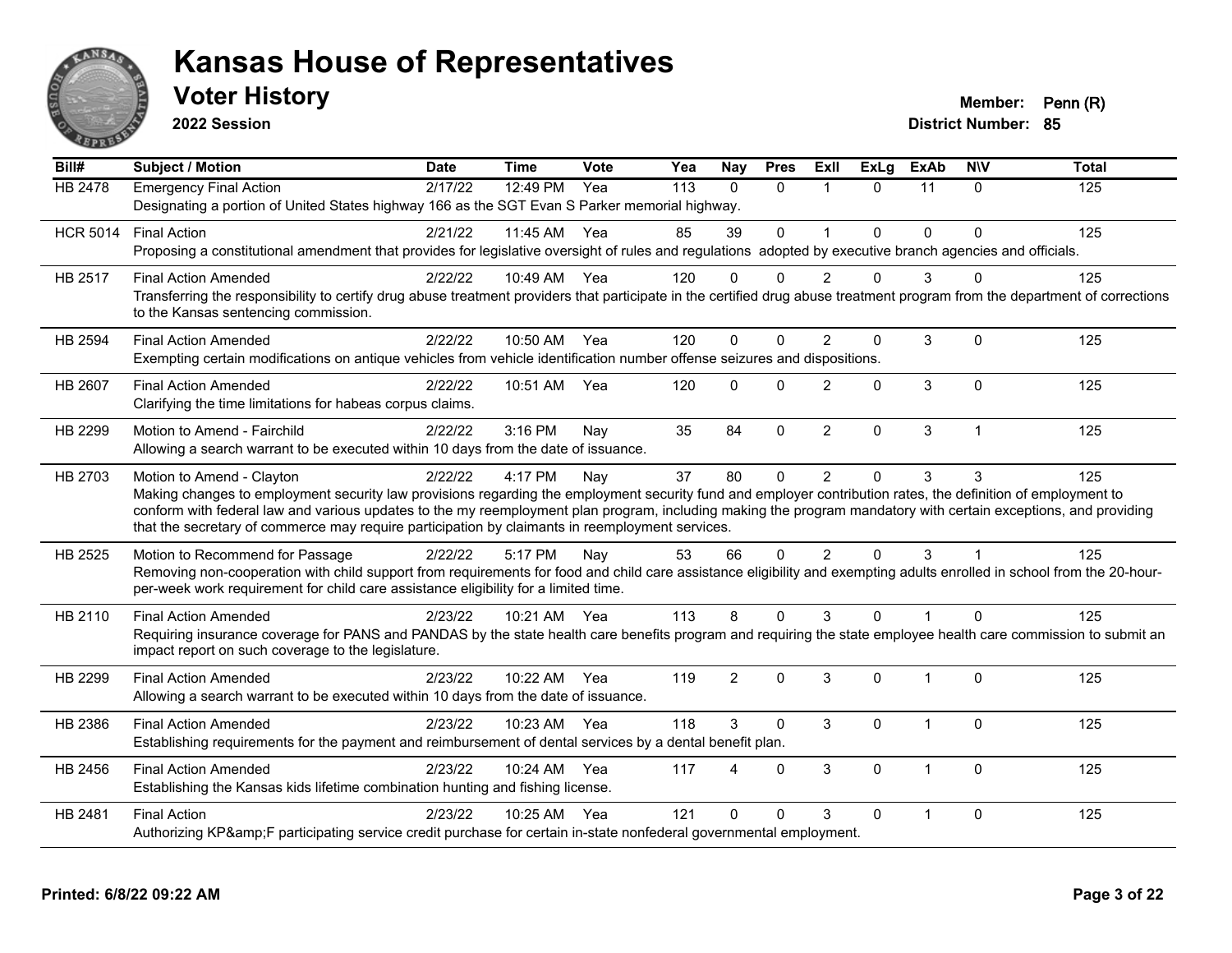

**2022 Session**

| Bill#          | <b>Subject / Motion</b>                                                                                                                                                                                                                                                                                                                                                                | Date    | <b>Time</b> | Vote | Yea | <b>Nay</b>           | <b>Pres</b>  | ExIl | <b>ExLg</b> | <b>ExAb</b>    | <b>NIV</b>   | <b>Total</b> |
|----------------|----------------------------------------------------------------------------------------------------------------------------------------------------------------------------------------------------------------------------------------------------------------------------------------------------------------------------------------------------------------------------------------|---------|-------------|------|-----|----------------------|--------------|------|-------------|----------------|--------------|--------------|
| <b>HB 2483</b> | <b>Final Action</b><br>Providing for the daughters of the American revolution distinctive license plate.                                                                                                                                                                                                                                                                               | 2/23/22 | 10:26 AM    | Yea  | 105 | $\overline{16}$      | $\mathbf 0$  | 3    | $\Omega$    | $\overline{1}$ | $\mathbf 0$  | 125          |
| HB 2496        | <b>Final Action</b><br>Enacting the uniform family law arbitration act.                                                                                                                                                                                                                                                                                                                | 2/23/22 | 10:27 AM    | Yea  | 121 | $\mathbf 0$          | 0            | 3    | $\Omega$    | $\overline{1}$ | 0            | 125          |
| HB 2508        | <b>Final Action</b><br>Requiring retention of fingerprints by the Kansas bureau of investigation for participation in the federal rap back program.                                                                                                                                                                                                                                    | 2/23/22 | 10:28 AM    | Yea  | 115 | 6                    | $\mathbf{0}$ | 3    | $\Omega$    | $\overline{1}$ | $\mathbf{0}$ | 125          |
| HB 2510        | <b>Final Action</b><br>Updating certain investment limitation requirements to provide increased options for Kansas domiciled life insurance companies investing in equity interests and<br>preferred stock.                                                                                                                                                                            | 2/23/22 | 10:29 AM    | Yea  | 120 |                      | $\Omega$     | 3    | $\Omega$    | $\overline{1}$ | $\Omega$     | 125          |
| HB 2515        | <b>Final Action</b><br>Creating a mechanism to seek relief from the Kansas offender registration act requirements for drug offenders and allowing expungement of offenses when such relief is<br>granted.                                                                                                                                                                              | 2/23/22 | 10:30 AM    | Yea  | 120 |                      | $\Omega$     | 3    | $\Omega$    |                | $\Omega$     | 125          |
| HB 2516        | <b>Final Action</b><br>Requiring an offender who raises error in such offender's criminal history calculation for the first time on appeal to show prejudicial error, requiring the journal entry<br>used to establish criminal history to be attached to the criminal history worksheet and authorizing the court to correct an illegal sentence while a direct appeal is<br>pending. | 2/23/22 | 10:32 AM    | Yea  | 121 | $\Omega$             | $\Omega$     | 3    | $\Omega$    | $\overline{1}$ | $\Omega$     | 125          |
| HB 2529        | <b>Final Action</b><br>Allowing veteran license plate applicants to use either a DD214 form, a military veteran identification card or veteran health identification card for proof of veteran status.                                                                                                                                                                                 | 2/23/22 | 10:33 AM    | Yea  | 120 | $\blacktriangleleft$ | $\mathbf{0}$ | 3    | $\Omega$    |                | $\mathbf{0}$ | 125          |
| HB 2547        | <b>Final Action Amended</b><br>Authorizing technology-enabled fiduciary financial institution insurance companies within the captive insurance act and providing for the requirements and operations<br>thereof.                                                                                                                                                                       | 2/23/22 | 10:34 AM    | Yea  | 120 | $\blacktriangleleft$ | $\Omega$     | 3    | 0           |                | $\Omega$     | 125          |
| HB 2559        | <b>Final Action Amended</b><br>Creating the Kansas cotton boll weevil program and requiring the program to levy an assessment upon Kansas produced cotton and monitor and mitigate the risk of boll<br>weevils.                                                                                                                                                                        | 2/23/22 | 10:38 AM    | Yea  | 83  | 37                   |              | 3    | $\Omega$    |                | $\mathbf{0}$ | 125          |
| HB 2563        | <b>Final Action Amended</b><br>Concerning the Kansas seed law and the commercial industrial hemp act; relating to labeling; seeds treated with certain substances; definitions; labeling; unlawful<br>actions; certain registrations; inspections; live plant dealers; and testing services.                                                                                           | 2/23/22 | 10:39 AM    | Yea  | 113 | 8                    | $\Omega$     | 3    | $\Omega$    | $\mathbf{1}$   | $\Omega$     | 125          |
| HB 2567        | <b>Final Action Amended</b><br>Increasing certain registration and title fees on vehicles for services performed by county treasurers and the division of vehicles and decreasing certain fees related to<br>administrative costs and disposition of such fees.                                                                                                                        | 2/23/22 | 10:41 AM    | Nay  | 114 | 6                    |              | 3    | $\Omega$    |                | 0            | 125          |
| HB 2568        | <b>Final Action</b><br>Amending the Kansas mortgage business act by providing for mortgage business work at remote locations, license and registration renewal or reinstatement<br>procedures, surety bond requirements and evidence of solvency and net worth and requiring notice when adding or closing branch offices.                                                             | 2/23/22 | 10:43 AM    | Yea  | 118 | 3                    | $\mathbf{0}$ | 3    | $\Omega$    | 1              | $\Omega$     | 125          |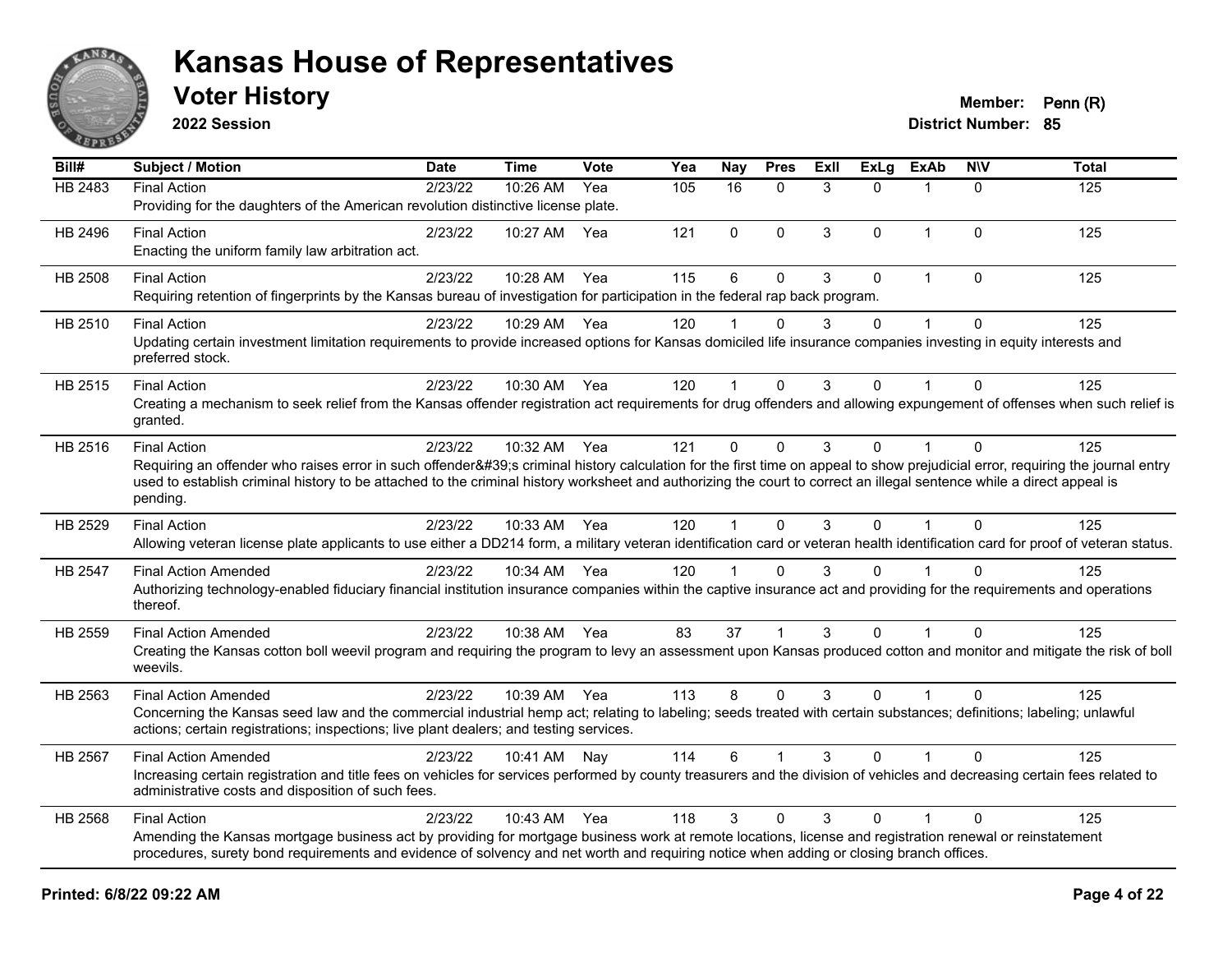

**2022 Session**

| Bill#           | <b>Subject / Motion</b>                                                                                                                                                                                                                                                                                                                                                                                                                                   | <b>Date</b> | <b>Time</b>  | Vote | Yea | Nay            | <b>Pres</b> | <b>ExII</b>    | ExLg         | <b>ExAb</b>             | <b>NIV</b> | <b>Total</b> |
|-----------------|-----------------------------------------------------------------------------------------------------------------------------------------------------------------------------------------------------------------------------------------------------------------------------------------------------------------------------------------------------------------------------------------------------------------------------------------------------------|-------------|--------------|------|-----|----------------|-------------|----------------|--------------|-------------------------|------------|--------------|
| <b>HB 2574</b>  | <b>Final Action</b><br>Establishing a time limitation for awarding compensation for mental health counseling and increasing certain compensation award amounts by the crime victims<br>compensation board.                                                                                                                                                                                                                                                | 2/23/22     | 10:43 AM     | Yea  | 121 | $\Omega$       | $\Omega$    | 3              | $\Omega$     |                         | $\Omega$   | 125          |
| HB 2579         | <b>Final Action Amended</b><br>Requiring electronic filing of campaign reports by candidates for state office unless an exemption is granted for cause.                                                                                                                                                                                                                                                                                                   | 2/23/22     | 10:45 AM Yea |      | 90  | 31             | $\Omega$    | 3              | $\mathbf{0}$ | $\overline{\mathbf{1}}$ | $\Omega$   | 125          |
| HB 2595         | <b>Final Action</b><br>Making certain antique vehicle titling procedures applicable to vehicles having a model year of 1960 or later instead of 1950 or later.                                                                                                                                                                                                                                                                                            | 2/23/22     | 10:46 AM     | Yea  | 121 | $\Omega$       | $\Omega$    | 3              | $\Omega$     |                         | $\Omega$   | 125          |
| <b>HB 2597</b>  | <b>Final Action</b><br>Providing for four distinctive license plates for the Kansas department of wildlife and parks.                                                                                                                                                                                                                                                                                                                                     | 2/23/22     | 10:47 AM     | Yea  | 116 | 5              | $\Omega$    | 3              | $\Omega$     | $\overline{\mathbf{1}}$ | $\Omega$   | 125          |
| HB 2608         | <b>Final Action</b><br>Removing provisions authorizing criminal restitution to be enforced as a civil judgment and authorizing judicial districts to contract for collection services for criminal<br>restitution.                                                                                                                                                                                                                                        | 2/23/22     | 10:48 AM     | Yea  | 117 | $\overline{4}$ | $\mathbf 0$ | 3              | $\Omega$     | $\overline{1}$          | $\Omega$   | 125          |
| HB 2633         | <b>Final Action Amended</b><br>Providing for the city of Hutchinson distinctive license plate.                                                                                                                                                                                                                                                                                                                                                            | 2/23/22     | 10:49 AM     | Yea  | 108 | 13             | $\Omega$    | 3              | $\Omega$     | 1                       | $\Omega$   | 125          |
| HB 2654         | <b>Final Action</b><br>Providing guidance to determine how offenders under the supervision of two or more supervision agency can have supervision consolidated into one agency.                                                                                                                                                                                                                                                                           | 2/23/22     | 10:50 AM     | Yea  | 121 | $\Omega$       | $\Omega$    | 3              | $\Omega$     | $\overline{\mathbf{1}}$ | $\Omega$   | 125          |
| HB 2688         | <b>Final Action Amended</b><br>Requiring that licensed farm wineries be issued a cereal malt beverage retailer license if the statutory requirements for such retailer license are satisfied.                                                                                                                                                                                                                                                             | 2/23/22     | 10:52 AM     | Yea  | 116 | 5              | $\Omega$    | 3              | $\Omega$     |                         | $\Omega$   | 125          |
| HB 2703         | <b>Final Action</b><br>Making changes to employment security law provisions regarding the employment security fund and employer contribution rates, the definition of employment to<br>conform with federal law and various updates to the my reemployment plan program, including making the program mandatory with certain exceptions, and providing<br>that the secretary of commerce may require participation by claimants in reemployment services. | 2/23/22     | 10:53 AM     | Yea  | 121 | $\Omega$       | $\Omega$    | 3              | $\Omega$     |                         |            | 125          |
| <b>HCR 5022</b> | <b>Final Action Amended</b><br>Proposing a constitutional amendment requiring that a sheriff be elected in each county; exception.                                                                                                                                                                                                                                                                                                                        | 2/23/22     | 10:56 AM     | Yea  | 97  | 24             | $\Omega$    | 3              | $\Omega$     | $\overline{\mathbf{1}}$ | $\Omega$   | 125          |
| <b>HCR 5030</b> | <b>Emergency Final Action</b><br>Recognizing the growing problem of antisemitism in the United States.                                                                                                                                                                                                                                                                                                                                                    | 2/23/22     | 11:36 AM     | Yea  | 121 | $\mathbf{0}$   | $\Omega$    | 3              | $\Omega$     | $\overline{\mathbf{1}}$ | $\Omega$   | 125          |
| HB 2605         | <b>Emergency Final Action Amended</b><br>Increasing the rural population requirement maximum for the veterinary training program for rural Kansas and creating a food animal percentage requirement that may<br>be fulfilled in lieu thereof.                                                                                                                                                                                                             | 2/23/22     | 11:37 AM     | Yea  | 115 | 6              | $\Omega$    | 3              | $\Omega$     |                         | $\Omega$   | 125          |
| SB 358          | <b>Emergency Final Action</b><br>Amending the public water supply project loan program's definition of "project" to remove the definition's current exclusion of projects that are<br>related to the diversion or transportation of water acquired through a water transfer.                                                                                                                                                                              | 3/2/22      | 11:40 AM     | Yea  | 121 | $\mathbf{0}$   | $\Omega$    | $\overline{2}$ | $\Omega$     |                         |            | 125          |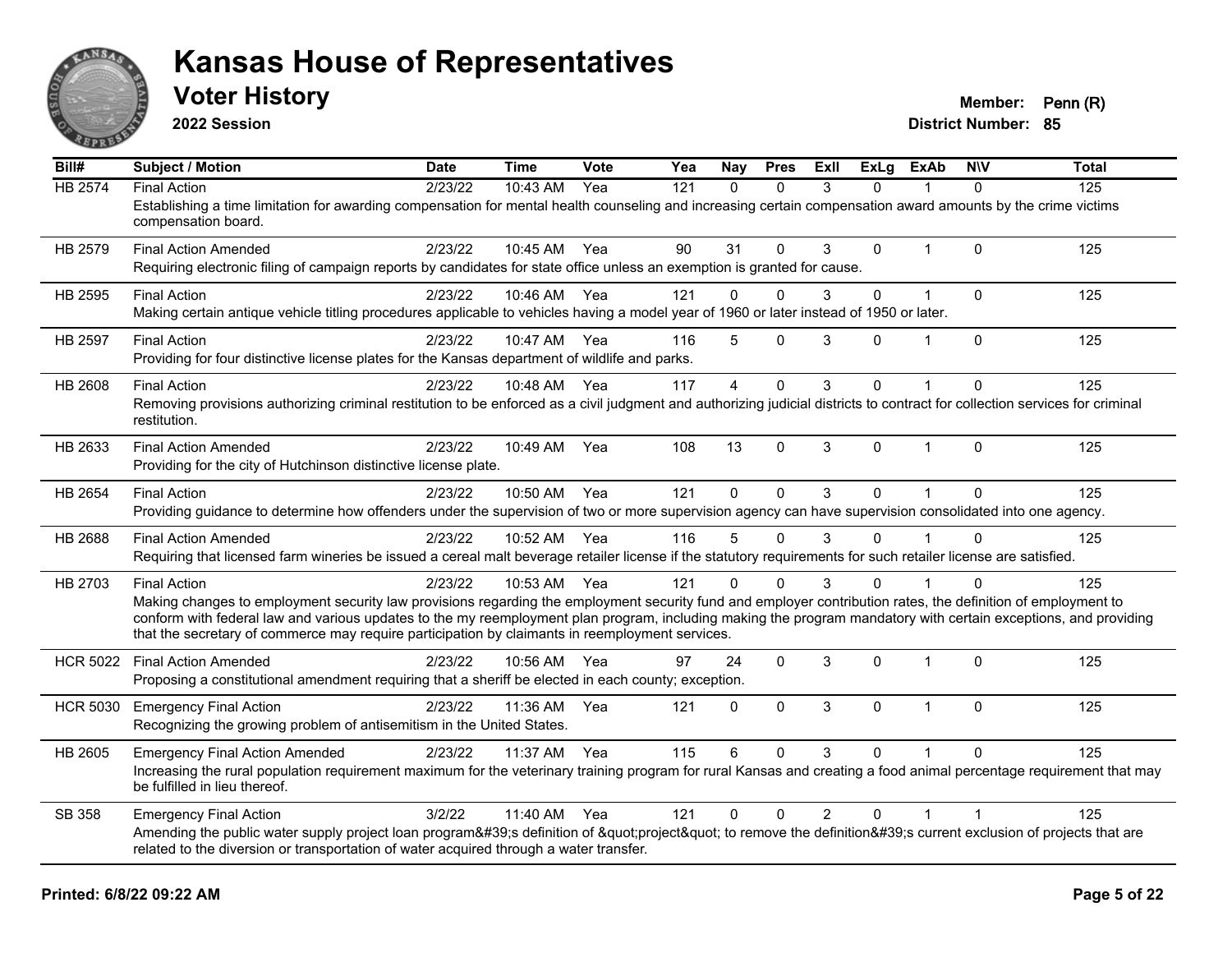

**2022 Session**

**District Number: 85 Voter History Member: Penn (R)** 

**Bill# Subject / Motion Date Time Vote Yea Nay Pres Exll ExLg ExAb N\V Total** SB 101 FFA Sub Bill Amended 3/2/22 11:41 AM Yea 86 35 0 2 0 1 1 House Substitute for SB 101 by Committee on Transportation - Approving the operation and use of electric-assisted bicycles and regulating the use thereof. SB 62 Emergency Final Action Amended 3/2/22 11:42 AM Yea 115 6 0 2 0 1 1 Amending the standards for school-administered vision screenings for students, establishing the Kansas children's vision health and school readiness commission and allowing schools to maintain emergency albuterol kits. HCR 5027 Motion to Amend - Hove 3/8/22 12:06 PM Nay 35 84 1 2 0 1 2 125 Applying to the Congress of the United States to call a convention of the states. HCR 5027 Motion to Amend - Houser (a) 3/8/22 12:23 PM Nav (beta 64 53 0 2 0 2 4 125 Applying to the Congress of the United States to call a convention of the states. HCR 5027 Motion to Amend - Ruiz, S. 3/8/22 12:50 PM Nay 33 83 0 2 0 2 5 125 Applying to the Congress of the United States to call a convention of the states. HCR 5027 Motion to Recommend for Passage 3/8/22 1:31 PM Yea 78 42 0 2 0 2 1 1 125 Applying to the Congress of the United States to call a convention of the states. HB 2710 Final Action 3/9/22 11:13 AM Yea 116 3 0 4 0 2 0 125 Increasing the percentage of alcohol by volume allowed to not more than 16% for domestic table wine and the domestic fortified wine threshold to more than 16% alcohol by volume. HB 2548 Final Action Amended 3/9/22 11:14 AM Yea 116 3 0 4 0 2 0 125 Implementing additional reporting requirements for informational technology projects and state agencies and requiring additional information technology security training and status reports. HCR 5027 Final Action Amended 3/9/22 11:22 AM Yea 76 43 0 4 0 2 0 125 Applying to the Congress of the United States to call a convention of the states. SB 421 Motion to Amend - Xu and the State of American case of Alexandria and the State of Alexandria and the S Transferring \$253,866,022 from the state general fund to the Kansas public employees retirement fund during fiscal year 2022 and eliminating certain level-dollar KPERS employer contribution payments. SB 2 Emergency Final Action Amended 3/9/22 1:18 PM Nay 87 31 0 4 0 2 1 125 Allowing consumption of beer, wine or other alcoholic liquor on theKansas state fairgrounds; increasing the number of temporary permits an applicantmay receive from four to 12 permits per year; limiting what cities, counties ortownships may charge for a temporary permit to not more than \$25 per day; andcrediting a portion of moneys collected from the liquor drink tax and theliquor enforcement tax to the state fair capital improvements fund. HB 2462 Emergency Final Action 125 (3/9/22 1:19 PM Yea 118 0 0 4 0 2 1 125 Removing the standing committee membership requirements for members of the joint committee on state-tribal relations.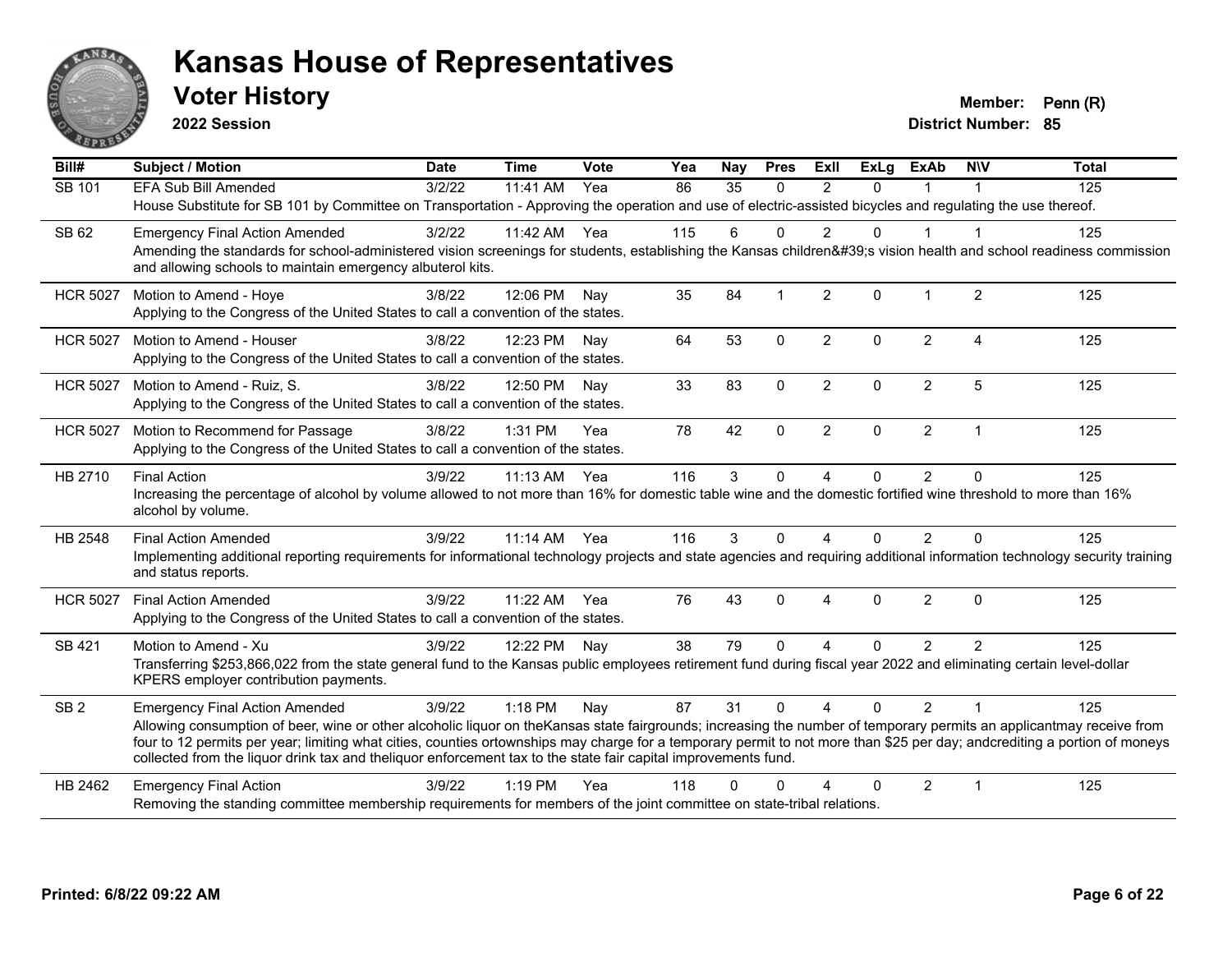

**2022 Session**

**Voter History Member: Penn (R)** 

**District Number: 85**

| Bill#           | <b>Subject / Motion</b>                                                                                                                                                                                                                                                                                                                                                                                                              | <b>Date</b> | <b>Time</b> | Vote | Yea | Nay            | <b>Pres</b> | ExII                   | <b>ExLg</b> | <b>ExAb</b>    | <b>NIV</b>     | <b>Total</b> |
|-----------------|--------------------------------------------------------------------------------------------------------------------------------------------------------------------------------------------------------------------------------------------------------------------------------------------------------------------------------------------------------------------------------------------------------------------------------------|-------------|-------------|------|-----|----------------|-------------|------------------------|-------------|----------------|----------------|--------------|
| <b>SB 421</b>   | <b>Emergency Final Action Amended</b>                                                                                                                                                                                                                                                                                                                                                                                                | 3/9/22      | 1:20 PM     | Yea  | 113 | 5              | $\Omega$    | Δ                      | $\Omega$    | $\overline{2}$ |                | 125          |
|                 | Transferring \$1,000,000,000 from the state general fund to the Kansas public employees retirement fund during fiscal year 2022 and eliminating certain level-dollar<br>KPERS employer contribution payments.                                                                                                                                                                                                                        |             |             |      |     |                |             |                        |             |                |                |              |
| <b>SB 286</b>   | EFA Sub Bill Amended                                                                                                                                                                                                                                                                                                                                                                                                                 | 3/9/22      | 1:23 PM     | Yea  | 102 | 17             | $\Omega$    | $\Delta$               | 0           | $\overline{2}$ | $\Omega$       | 125          |
|                 | House Substitute for Substitute for SB 286 - Continuing the governmental response to the COVID-19 pandemic in Kansas by extending the expanded use of                                                                                                                                                                                                                                                                                |             |             |      |     |                |             |                        |             |                |                |              |
|                 | telemedicine, the suspension of certain requirements related to medical care facilities and immunity from civil liability for certain healthcare providers, certain persons<br>conducting business in this state and covered facilities for COVID-19 claims until January 20, 2023, creating the crime of interference with the conduct of a hospital and<br>increasing the criminal penalties for battery of a healthcare provider. |             |             |      |     |                |             |                        |             |                |                |              |
| HB 2466         | <b>EFA Sub Bill</b>                                                                                                                                                                                                                                                                                                                                                                                                                  | 3/9/22      | 1:24 PM     | Yea  | 115 | 4              | 0           |                        | 0           | 2              | $\Omega$       | 125          |
|                 | Substitute for HB 2466 by Committee on Education - Establishing the promoting advancement in computing knowledge act to increase the availability of computer<br>science education in Kansas schools.                                                                                                                                                                                                                                |             |             |      |     |                |             |                        |             |                |                |              |
| HB 2541         | <b>Final Action</b>                                                                                                                                                                                                                                                                                                                                                                                                                  | 3/16/22     | 11:15 AM    | Yea  | 111 | 12             | $\Omega$    | $\overline{2}$         | $\Omega$    | $\mathbf{0}$   | $\Omega$       | 125          |
|                 | Crediting docket fees to the state general fund instead of the judicial branch docket fee fund; crediting marriage license fees and drivers'; license reinstatement fees to<br>the state general fund instead of the judicial branch nonjudicial salary adjustment fund.                                                                                                                                                             |             |             |      |     |                |             |                        |             |                |                |              |
| HB 2582         | <b>Final Action Amended</b>                                                                                                                                                                                                                                                                                                                                                                                                          | 3/16/22     | 11:16 AM    | Yea  | 122 | 1              | 0           | $\overline{2}$         | 0           | $\mathbf 0$    | $\Omega$       | 125          |
|                 | Directing the Kansas department for children and families to share certain information with investigating law enforcement agencies.                                                                                                                                                                                                                                                                                                  |             |             |      |     |                |             |                        |             |                |                |              |
| HB 2674         | <b>Final Action Amended</b>                                                                                                                                                                                                                                                                                                                                                                                                          | 3/16/22     | 11:17 AM    | Yea  | 121 | $\overline{2}$ | $\Omega$    | $\overline{2}$         | 0           | $\mathbf 0$    | $\mathbf 0$    | 125          |
|                 | Requiring a forfeiture of an appearance bond to be set aside in certain circumstances.                                                                                                                                                                                                                                                                                                                                               |             |             |      |     |                |             |                        |             |                |                |              |
| HB 2676         | <b>Final Action Amended</b>                                                                                                                                                                                                                                                                                                                                                                                                          | 3/16/22     | 11:18 AM    | Nay  | 112 | 11             | 0           | $\overline{2}$         | 0           | $\Omega$       | $\Omega$       | 125          |
|                 | Authorizing counties to create a code inspection and enforcement fund and expanding the scope of the equipment reserve fund to include other computer and electronic<br>technologies.                                                                                                                                                                                                                                                |             |             |      |     |                |             |                        |             |                |                |              |
| <b>HCR 5032</b> | <b>Final Action</b>                                                                                                                                                                                                                                                                                                                                                                                                                  | 3/16/22     | 11:20 AM    | Yea  | 119 | 4              | $\Omega$    | $\overline{2}$         | $\Omega$    | $\Omega$       | $\Omega$       | 125          |
|                 | Honoring Ukrainians fighting against the Russian invasion.                                                                                                                                                                                                                                                                                                                                                                           |             |             |      |     |                |             |                        |             |                |                |              |
| HB 2528         | <b>Final Action Amended</b>                                                                                                                                                                                                                                                                                                                                                                                                          | 3/17/22     | 11:21 AM    | Yea  | 86  | 34             | $\Omega$    | $\Delta$               | $\Omega$    | $\Omega$       | $\overline{1}$ | 125          |
|                 | Removing inflatable devices that are owned and operated by a nonprofit organization from the requirements of the Kansas amusement ride act.                                                                                                                                                                                                                                                                                          |             |             |      |     |                |             |                        |             |                |                |              |
| SB 335          | <b>Final Action</b>                                                                                                                                                                                                                                                                                                                                                                                                                  | 3/17/22     | 11:22 AM    | Yea  | 120 | $\Omega$       | $\Omega$    | $\Lambda$              | $\Omega$    | $\Omega$       |                | 125          |
|                 | Exempting certain business entities that provide health insurance in the state but are not subject to the jurisdiction of the commissioner of insurance from payment of the<br>annual premium tax.                                                                                                                                                                                                                                   |             |             |      |     |                |             |                        |             |                |                |              |
| SB 348          | <b>Final Action Amended</b>                                                                                                                                                                                                                                                                                                                                                                                                          | 3/17/22     | 11:23 AM    | Yea  | 110 | 10             | $\Omega$    | $\boldsymbol{\Lambda}$ | $\Omega$    | $\mathbf{0}$   | $\mathbf{1}$   | 125          |
|                 | Exempting the practice of threading from the practice of cosmetology.                                                                                                                                                                                                                                                                                                                                                                |             |             |      |     |                |             |                        |             |                |                |              |
| SB 392          | <b>Final Action</b>                                                                                                                                                                                                                                                                                                                                                                                                                  | 3/17/22     | 11:24 AM    | Yea  | 120 | $\Omega$       | $\Omega$    | $\Delta$               | 0           | $\Omega$       |                | 125          |
|                 | Terminating the transfer of remaining unencumbered moneys in the securities act fee fund exceeding \$50,000 to the state general fund.                                                                                                                                                                                                                                                                                               |             |             |      |     |                |             |                        |             |                |                |              |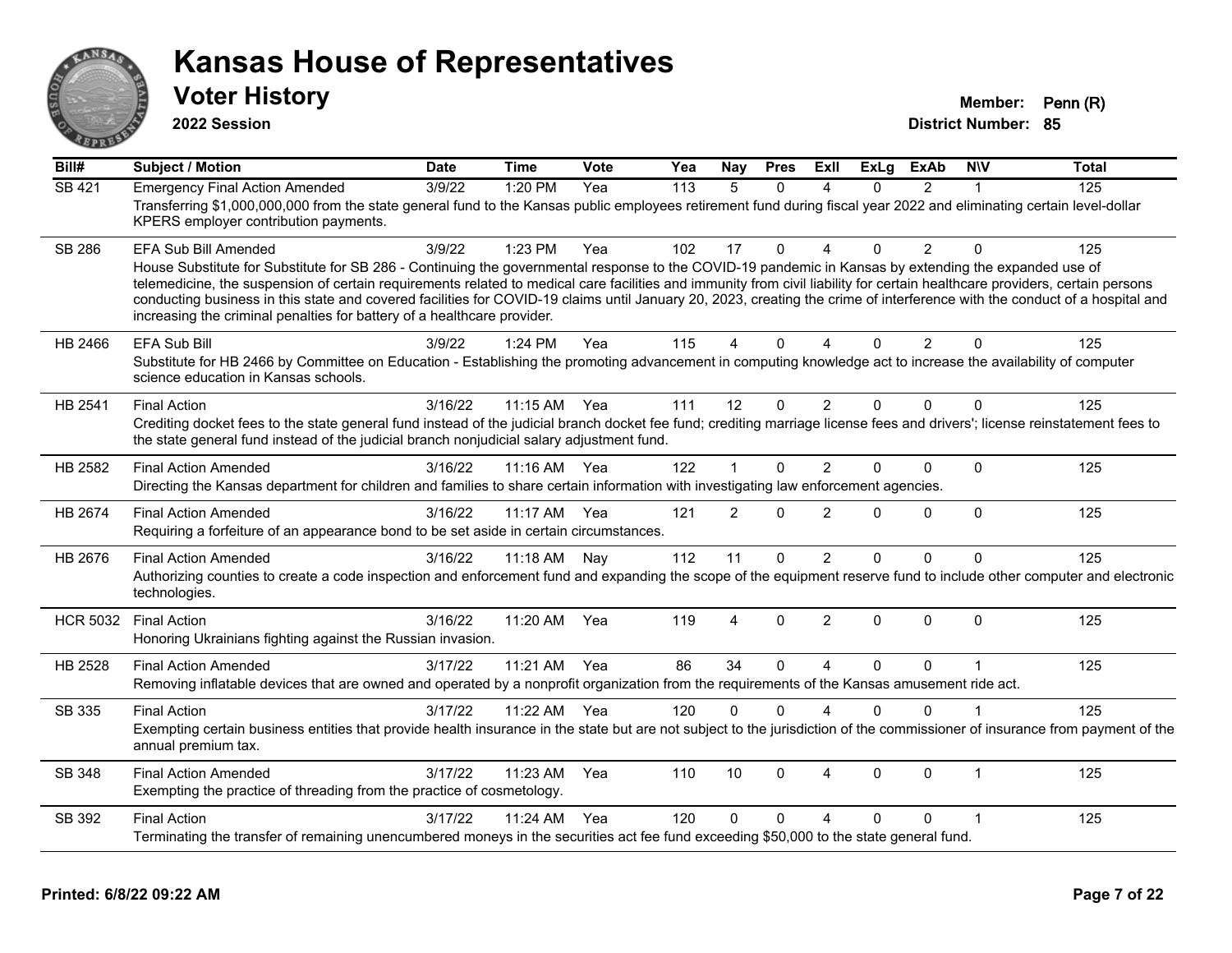

**2022 Session**

| Bill#         | <b>Subject / Motion</b>                                                                                                                                                                                                                                                                                                                               | <b>Date</b> | <b>Time</b> | Vote | Yea | Nay            | <b>Pres</b>  | ExII                   | <b>ExLg</b>  | <b>ExAb</b>  | <b>NIV</b>     | <b>Total</b> |
|---------------|-------------------------------------------------------------------------------------------------------------------------------------------------------------------------------------------------------------------------------------------------------------------------------------------------------------------------------------------------------|-------------|-------------|------|-----|----------------|--------------|------------------------|--------------|--------------|----------------|--------------|
| HB 2712       | <b>Emergency Final Action</b><br>Establishing the Kansas commission for the United States semiquincentennial.                                                                                                                                                                                                                                         | 3/17/22     | 11:47 AM    | Yea  | 119 | 1              | $\Omega$     | $\Delta$               | $\Omega$     | $\Omega$     | 1              | 125          |
| SB 408        | <b>Emergency Final Action Amended</b><br>Increasing the criminal penalties for multiple thefts of mail.                                                                                                                                                                                                                                               | 3/17/22     | 11:48 AM    | Yea  | 117 | 3              | $\Omega$     | $\boldsymbol{\Lambda}$ | $\Omega$     | $\Omega$     | $\overline{1}$ | 125          |
| <b>SB 400</b> | EFA Sub Bill<br>Substitute for SB 400 by Committee on Financial Institutions and Insurance - Updating certain requirements and conditions relating to the creation, modification and<br>termination of trusts in the Kansas uniform trust code and updating the definition of-áresident trust for tax purposes.                                       | 3/17/22     | 11:49 AM    | Yea  | 120 | $\Omega$       | $\Omega$     |                        | $\Omega$     | 0            |                | 125          |
| SB 366        | <b>Emergency Final Action Amended</b><br>Specifying that the crime of burglary includes, without authority, entering into or remaining within any locked or secured portion of any dwelling, building or other<br>structure, with intent to commit another crime therein.                                                                             | 3/17/22     | 11:50 AM    | Yea  | 120 | 0              | $\Omega$     | $\Lambda$              | $\Omega$     | 0            |                | 125          |
| SB 313        | <b>Emergency Final Action Amended</b><br>Designating a portion of United States highway 69 as the Senator Tom R Van Sickle memorial highway.                                                                                                                                                                                                          | 3/21/22     | 3:39 PM     | Yea  | 122 | $\Omega$       | $\mathbf{0}$ | 2                      | $\Omega$     | 1            | $\Omega$       | 125          |
| SB 448        | <b>Emergency Final Action</b><br>Adopting the national association of insurance commissioner's amendments to the unfair trade practices act excluding commercial property and casualty insurance<br>producers, brokers and insurers from prohibitions on giving rebates as an inducement to sales.                                                    | 3/21/22     | 3:40 PM     | Yea  | 122 | 0              | $\mathbf{0}$ | $\overline{2}$         | $\Omega$     |              | $\Omega$       | 125          |
| <b>SB 300</b> | <b>EFA Sub Bill</b><br>Substitute for SB 300 by Committee on Judiciary GÇô Amending the Kansas racketeer influenced and corrupt organization act to add a person who has engaged in<br>identity theft or identity fraud to the definition of "covered person" and add identity theft and identity fraud to the definition of "racketeering activity". | 3/21/22     | 3:41 PM     | Yea  | 121 |                | $\Omega$     | 2                      | $\Omega$     |              | $\Omega$       | 125          |
| SB 261        | <b>EFA Sub Bill</b><br>Substitute for SB 261 by Committee on Agriculture -- Prohibiting the use of identifiable meat terms on the labels of meat analogs when such labels do not include proper<br>qualifying language to indicate that such products do not contain meat.                                                                            | 3/21/22     | 3:43 PM     | Nay  | 96  | 26             | $\mathbf{0}$ | $\overline{2}$         | $\Omega$     |              | $\Omega$       | 125          |
| <b>SB 417</b> | <b>Emergency Final Action</b><br>Establishing minimum and maximum permit renewal fees for certain solid waste disposal areas and processing facilities.                                                                                                                                                                                               | 3/21/22     | 3:44 PM     | Yea  | 120 | $\overline{2}$ | $\Omega$     | $\mathcal{P}$          | $\mathbf{0}$ | 1            | $\Omega$       | 125          |
| HB 2644       | <b>Emergency Final Action</b><br>Designating the Sandhill plum as the official state fruit.                                                                                                                                                                                                                                                           | 3/21/22     | 3:46 PM     | Yea  | 115 | 7              | $\mathbf{0}$ | $\overline{2}$         | $\Omega$     | $\mathbf{1}$ | $\Omega$       | 125          |
| HB 2447       | <b>EFA Sub Bill</b><br>Permitting testimony to be presented using a two-way electronic audio-video communication device during a preliminary hearing.                                                                                                                                                                                                 | 3/21/22     | 3:47 PM     | Yea  | 120 | $\overline{2}$ | $\mathbf{0}$ | $\overline{2}$         | $\Omega$     | 1            | $\Omega$       | 125          |
| <b>SB 200</b> | <b>Emergency Final Action Amended</b><br>Expanding the pharmacist's scope of practice to include initiation of therapy for influenza, strep throat or urinary tract infection, pursuant to a statewide protocol adopted<br>by the collaborative drug therapy management advisory committee.                                                           | 3/21/22     | 3:48 PM     | Yea  | 119 | 3              | U            | 2                      | U            |              | $\Omega$       | 125          |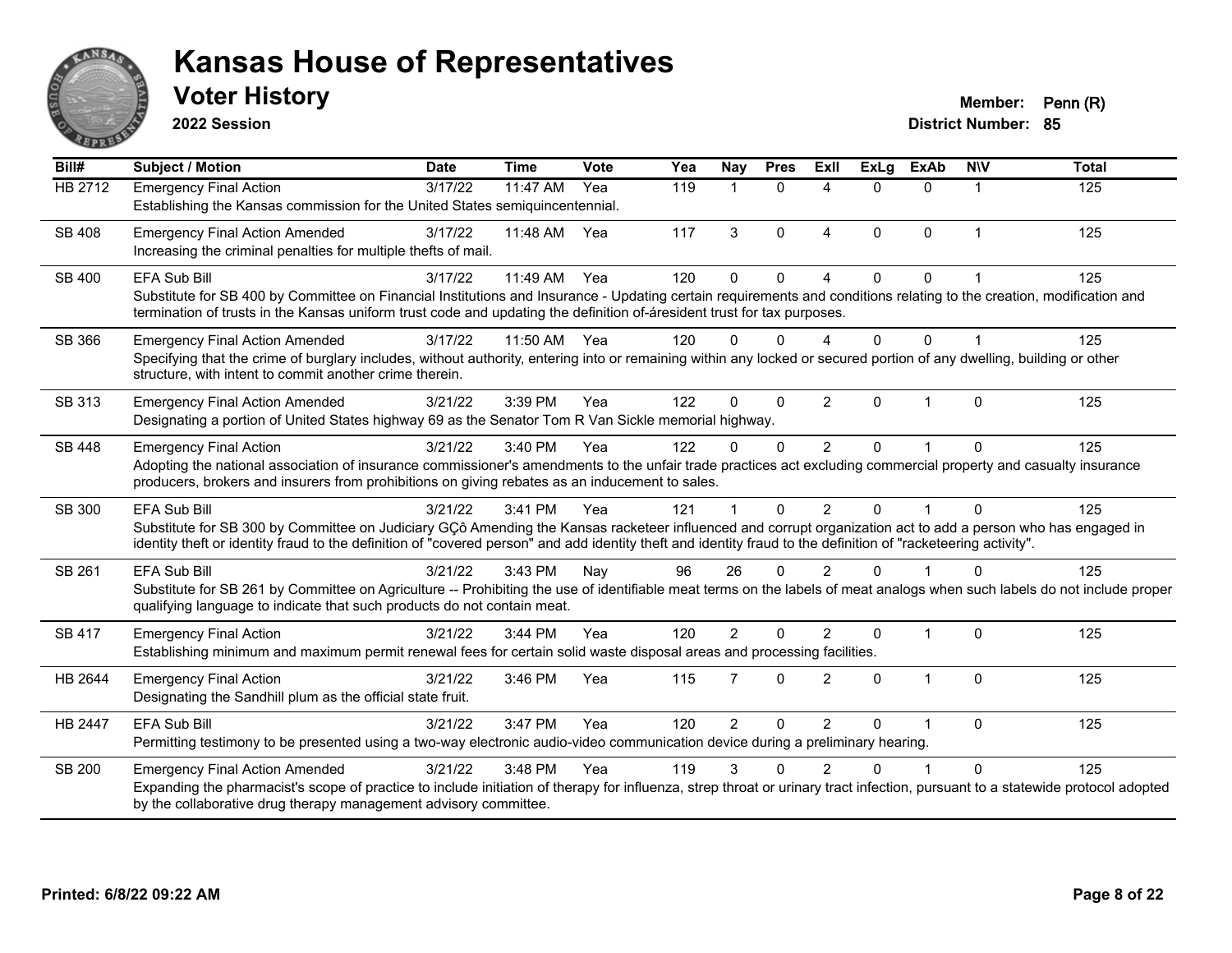

**2022 Session**

| $\overline{Bill#}$ | <b>Subject / Motion</b>                                                                                                                                                                                                                                                                                                                                                                                                                                                                                                                                                                                                                                                      | <b>Date</b> | <b>Time</b> | Vote | Yea | Nay                  | <b>Pres</b>  | ExIl           | <b>ExLg</b>  | <b>ExAb</b>    | <b>NIV</b>   | <b>Total</b> |
|--------------------|------------------------------------------------------------------------------------------------------------------------------------------------------------------------------------------------------------------------------------------------------------------------------------------------------------------------------------------------------------------------------------------------------------------------------------------------------------------------------------------------------------------------------------------------------------------------------------------------------------------------------------------------------------------------------|-------------|-------------|------|-----|----------------------|--------------|----------------|--------------|----------------|--------------|--------------|
| <b>SB 336</b>      | <b>Emergency Final Action</b><br>Updating certain investment limitation requirements to provide increased options for Kansas domiciled life insurance companies investing in equity interests and<br>preferred stock.                                                                                                                                                                                                                                                                                                                                                                                                                                                        | 3/21/22     | 3:49 PM     | Yea  | 121 | $\blacktriangleleft$ | $\Omega$     | 2              | $\Omega$     |                | $\Omega$     | 125          |
| HB 2253            | <b>Emergency Final Action Amended</b><br>Updating certain provisions of the prescription monitoring program act relating to program data, storage and access, increasing the membership of the advisory<br>committee and providing for setup and annual maintenance fees for program data integration.                                                                                                                                                                                                                                                                                                                                                                       | 3/21/22     | 3:50 PM     | Yea  | 121 | $\mathbf{1}$         | $\Omega$     | $\overline{2}$ | $\Omega$     | 1              | $\Omega$     | 125          |
| HB 2632            | <b>Emergency Final Action</b><br>Requiring a referral of an alleged victim of child abuse or neglect for a examination as part of an investigation, creating a program in the department of health and<br>environment to provide training and payment and defining child abuse review and evaluation providers, networks, examinations and referrals and child abuse medical<br>resource centers.                                                                                                                                                                                                                                                                            | 3/21/22     | 3:52 PM     | Nay  | 95  | 27                   | $\Omega$     | $\overline{2}$ | 0            |                | $\Omega$     | 125          |
| SB 346             | <b>Emergency Final Action Amended</b><br>Allowing for the on-farm retail sale of milk and milk products, authorizing the secretary of agriculture to declare an imminent health hazard, extending certain milk and<br>dairy license fees and establishing certain standards for milk.                                                                                                                                                                                                                                                                                                                                                                                        | 3/21/22     | 3:53 PM     | Yea  | 119 | 3                    | $\Omega$     | 2              | $\Omega$     |                | $\mathbf{0}$ | 125          |
| SB 141             | <b>Emergency Final Action</b><br>Enacting the Kansas uniform directed trust act.                                                                                                                                                                                                                                                                                                                                                                                                                                                                                                                                                                                             | 3/21/22     | 3:54 PM     | Yea  | 122 | 0                    | $\Omega$     | $\overline{2}$ | $\Omega$     | $\overline{1}$ | $\Omega$     | 125          |
| SB 343             | <b>Emergency Final Action Amended</b><br>Updating the term "hearing impaired"; to "hard of hearing"; in statutes related to persons with hearing loss.                                                                                                                                                                                                                                                                                                                                                                                                                                                                                                                       | 3/21/22     | 3:55 PM     | Yea  | 122 | 0                    | $\Omega$     | $\overline{2}$ | $\Omega$     | $\mathbf{1}$   | $\Omega$     | 125          |
| SB 446             | <b>Emergency Final Action Amended</b><br>Designating bridges on U.S. highway 166 and K-66 highway as Veterans Memorial Bridge.                                                                                                                                                                                                                                                                                                                                                                                                                                                                                                                                               | 3/21/22     | 3:56 PM     | Yea  | 122 | 0                    | $\Omega$     | $\overline{2}$ | $\Omega$     | $\mathbf{1}$   | $\Omega$     | 125          |
| SB 483             | <b>Emergency Final Action</b><br>Increasing criminal penalties for theft and criminal damage to property involving remote service units such as automated cash dispensing machines and automated<br>teller machines.                                                                                                                                                                                                                                                                                                                                                                                                                                                         | 3/21/22     | 3:57 PM     | Yea  | 122 | $\mathbf 0$          | $\mathbf{0}$ | 2              | $\mathbf{0}$ | $\overline{1}$ | $\Omega$     | 125          |
| <b>SB 19</b>       | EFA Sub Bill<br>House Substitute for SB 19 by Committee on Energy, Utilities and Telecommunications - Implementing the 988 suicide prevention and mental health crisis hotline in<br>Kansas.                                                                                                                                                                                                                                                                                                                                                                                                                                                                                 | 3/21/22     | 3:58 PM     | Yea  | 114 | 8                    | $\Omega$     | 2              | $\Omega$     |                | $\Omega$     | 125          |
| HB 2600            | <b>Emergency Final Action Amended</b><br>Authorizing the state board of regents on behalf of Emporia state university to sell certain real property in the city of Emporia, Lyon county, Kansas; the university of<br>Kansas to exchange and convey certain real property in Douglas county, Kansas, and to accept certain real property in Douglas county, Kansas, from the Kansas<br>university endowment association; Kansas state university to sell certain real property in Riley county and Cherokee county, Kansas, and Douglas county, Nebraska;<br>and Pittsburg state university to sell certain real property in the city of Pittsburg, Crawford county, Kansas. | 3/21/22     | 4:00 PM     | Yea  | 122 | $\Omega$             | $\Omega$     | $\mathcal{P}$  | $\Omega$     |                | $\Omega$     | 125          |
| SB 215             | <b>Emergency Final Action Amended</b><br>Transferring the authority for postsecondary driver's education programs and driver training schools from the state board of regents to the department of revenue.                                                                                                                                                                                                                                                                                                                                                                                                                                                                  | 3/21/22     | 4:01 PM     | Yea  | 122 | U                    |              | $\mathcal{P}$  | 0            |                | $\Omega$     | 125          |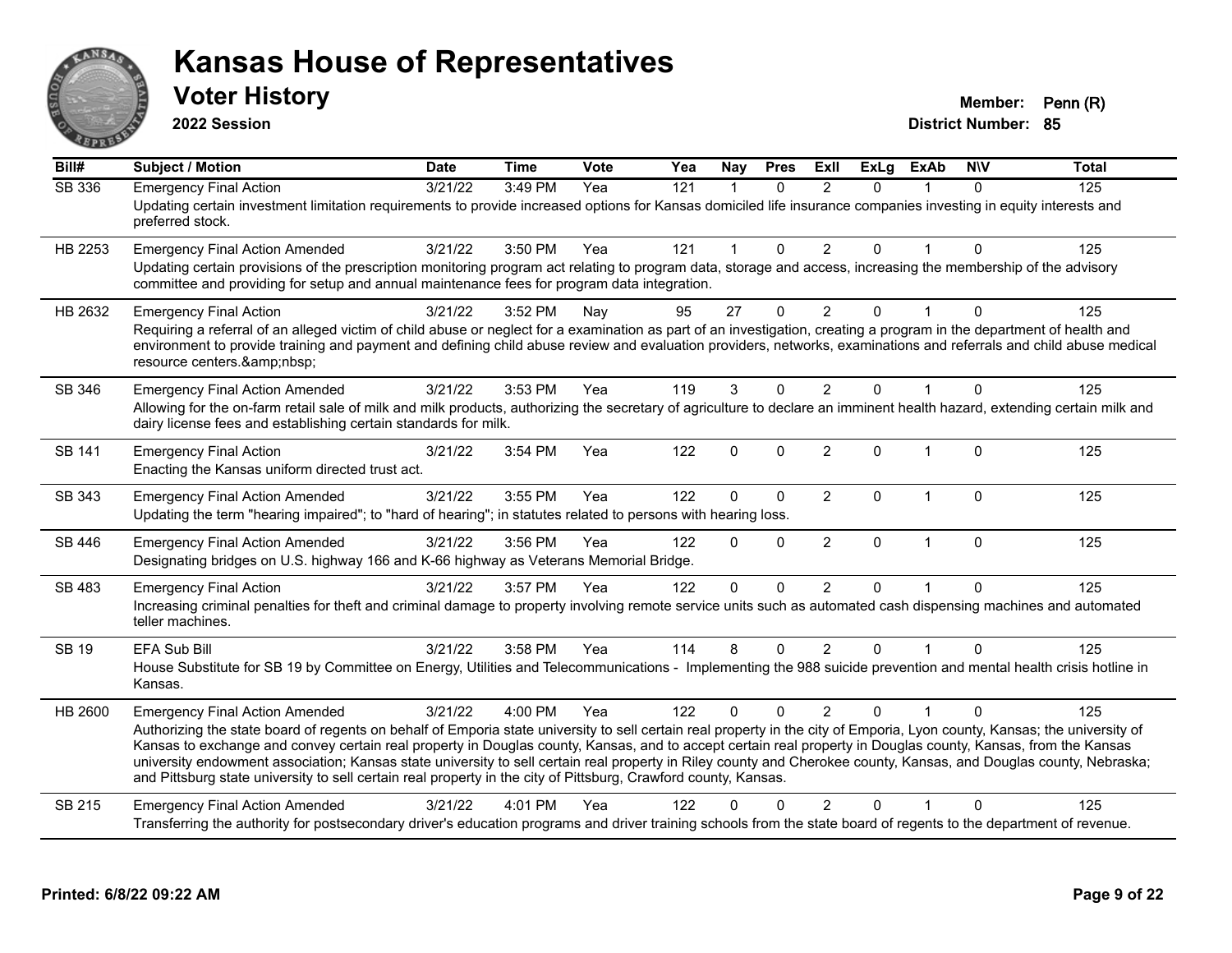

**2022 Session**

**District Number: 85 Voter History Member: Penn (R)** 

**Bill# Subject / Motion Date Time Vote Yea Nay Pres Exll ExLg ExAb N\V Total** SB 28 EFA Sub Bill 3/21/22 4:02 PM Yea 120 2 0 2 0 1 0 125 House Substitute for SB 28 by Committee on Insurance and Pensions - Enacting the pharmacy benefits manager licensure act and requiring licensure rather than registration of such entities. SB 419 Emergency Final Action 2001 125 3/21/22 4:03 PM Yea 122 0 0 2 0 1 0 125 Allowing certain employees from the department of corrections to attend the Kansas law enforcement training center and including special agents of the department of corrections in the definition of law enforcement officer under the Kansas law enforcement training act. SB 440 Emergency Final Action 3/21/22 4:04 PM Yea 121 0 0 2 0 1 1 Establishing when an occupational therapist may treat a patient without referral from a physician and requiring occupational therapists to maintain professional liability insurance. SB 34 EFA Sub Bill Amended 3/21/22 4:06 PM Yea 88 34 0 2 0 1 0 125 Substitute for SB 34 by Committee on Federal and State Affairs - Requiring review of administrative rules and regulations every five years. SB 453 Emergency Final Action Amended 3/21/22 4:07 PM Yea 122 0 0 2 0 1 0 125 Requiring adult care home certified aides who take training courses to demonstrate certain skills to successfully complete such training courses and requiring licensed nurses to teach and evaluate such training courses. SB 330 Emergency Final Action 2002 125 3/21/22 4:08 PM Yea 122 0 0 2 0 1 0 125 Authorizing the construction of a memorial honoring Kansas gold star families. SB 331 Emergency Final Action Amended 3/21/22 4:09 PM Yea 121 1 0 2 0 1 0 125 Updating the version of risk-based capital instructions in effect. SB 451 Emergency Final Action Amended 3/21/22 4:10 PM Yea 122 0 0 2 0 1 0 125 Requiring an individual to maintain enrollment on a tribal membership roll to receive a free permanent hunting license. SB 479 Emergency Final Action Amended 3/21/22 4:11 PM Yea 122 0 0 2 0 1 0 125 Authorizing a permanent memorial commemorating the Kansas suffragist movement to be placed in the state capitol and establishing the Kansas suffragist memorial fund. HB 2734 Emergency Final Action (a) 3/21/22 4:12 PM Yea 122 0 0 2 0 1 0 125 Reinstating the social worker applicant option for board-approved postgraduate supervised experience and allowing master's and clinical level licensees to take the baccalaureate addiction counselor test. SB 267 Motion to Amend - Winn and 3/22/22 11:42 AM Nav  $\begin{array}{cccccc} 44 & 76 & 0 & 1 & 0 & 2 & 2 & 125 \end{array}$ Substitute for SB 267 by Committee on Ways and Means - Appropriations for FY 2021, FY 2022, FY 2023 and FY 2024 for various state agencies. SB 267 Motion to Amend - Gartner 3/22/22 12:01 PM Nav 37 84 0 1 0 2 1 1 125 Substitute for SB 267 by Committee on Ways and Means - Appropriations for FY 2021, FY 2022, FY 2023 and FY 2024 for various state agencies. SB 267 Motion to Amend - Helgerson 3/22/22 12:25 PM Nay 49 72 0 1 0 2 1 1 125 Substitute for SB 267 by Committee on Ways and Means - Appropriations for FY 2021, FY 2022, FY 2023 and FY 2024 for various state agencies.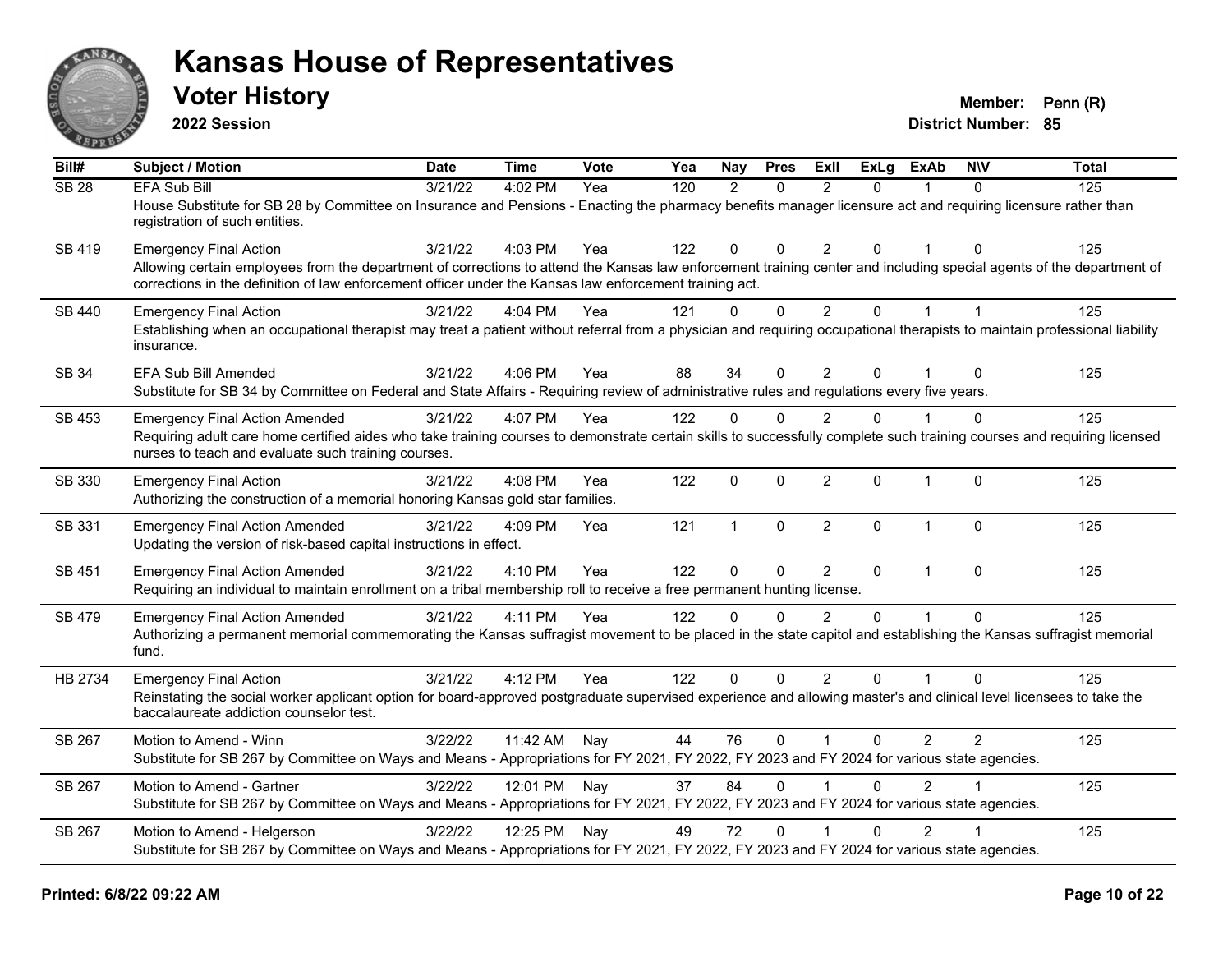

| $\overline{Bill#}$ | <b>Subject / Motion</b>                                                                                                                                                                                                                                                                                                                                                                                                                                                                                                                                                                                                                                                                                                                                                                                                                                                                                                                             | <b>Date</b> | <b>Time</b> | Vote | Yea | Nay | <b>Pres</b>  | Exll         | <b>ExLg</b> | <b>ExAb</b>    | <b>NIV</b>     | <b>Total</b>   |
|--------------------|-----------------------------------------------------------------------------------------------------------------------------------------------------------------------------------------------------------------------------------------------------------------------------------------------------------------------------------------------------------------------------------------------------------------------------------------------------------------------------------------------------------------------------------------------------------------------------------------------------------------------------------------------------------------------------------------------------------------------------------------------------------------------------------------------------------------------------------------------------------------------------------------------------------------------------------------------------|-------------|-------------|------|-----|-----|--------------|--------------|-------------|----------------|----------------|----------------|
| <b>SB 267</b>      | Motion to Amend - Helgerson<br>Substitute for SB 267 by Committee on Ways and Means - Appropriations for FY 2021, FY 2022, FY 2023 and FY 2024 for various state agencies.                                                                                                                                                                                                                                                                                                                                                                                                                                                                                                                                                                                                                                                                                                                                                                          | 3/22/22     | 1:06 PM     | Nay  | 36  | 81  | $\mathbf{0}$ | $\mathbf 1$  | $\Omega$    | $\overline{2}$ | 5              | $\frac{1}{25}$ |
| HB 2512            | Motion to Amend - Ousley<br>Substitute for Substitute for HB 2512 by Committee on K-12 Education Budget - Making appropriations for the Kansas state department of education for FY 2022, FY<br>2023 and FY 2024, establishing requirements relating to academic achievement and third-grade literacy, authorizing credits to be earned through alternative educational<br>opportunities, requiring KSHSAA members and employees to report child abuse and neglect, requiring boards of education of school districts to consider district needs<br>assessments and academic assessments when approving district budgets, authorizing part-time enrollment for certain students, establishing an alternative graduation<br>rate calculation for virtual schools, providing virtual school state aid for credit deficient students and amending the age of initial eligibility for the tax credit for low income<br>students scholarship program.    | 3/22/22     | 2:02 PM     | Nay  | 58  | 54  | $\Omega$     |              | 0           | $\overline{2}$ | 10             | 125            |
| HB 2512            | Motion to Amend - Hoye<br>Substitute for Substitute for HB 2512 by Committee on K-12 Education Budget - Making appropriations for the Kansas state department of education for FY 2022, FY<br>2023 and FY 2024, establishing requirements relating to academic achievement and third-grade literacy, authorizing credits to be earned through alternative educational<br>opportunities, requiring KSHSAA members and employees to report child abuse and neglect, requiring boards of education of school districts to consider district needs<br>assessments and academic assessments when approving district budgets, authorizing part-time enrollment for certain students, establishing an alternative graduation<br>rate calculation for virtual schools, providing virtual school state aid for credit deficient students and amending the age of initial eligibility for the tax credit for low income<br>students scholarship program.      | 3/22/22     | 2:13 PM     | Nay  | 38  | 81  | $\mathbf{0}$ |              | $\Omega$    | 2              | 3              | 125            |
| HB 2512            | Motion to Amend - Hoye<br>Substitute for Substitute for HB 2512 by Committee on K-12 Education Budget - Making appropriations for the Kansas state department of education for FY 2022, FY<br>2023 and FY 2024, establishing requirements relating to academic achievement and third-grade literacy, authorizing credits to be earned through alternative educational<br>opportunities, requiring KSHSAA members and employees to report child abuse and neglect, requiring boards of education of school districts to consider district needs<br>assessments and academic assessments when approving district budgets, authorizing part-time enrollment for certain students, establishing an alternative graduation<br>rate calculation for virtual schools, providing virtual school state aid for credit deficient students and amending the age of initial eligibility for the tax credit for low income<br>students scholarship program.      | 3/22/22     | 2:18 PM     | Nay  | 44  | 73  | $\Omega$     |              | 0           | 2              | 5              | 125            |
| HB 2512            | Motion to reconsider action<br>Substitute for Substitute for HB 2512 by Committee on K-12 Education Budget - Making appropriations for the Kansas state department of education for FY 2022, FY<br>2023 and FY 2024, establishing requirements relating to academic achievement and third-grade literacy, authorizing credits to be earned through alternative educational<br>opportunities, requiring KSHSAA members and employees to report child abuse and neglect, requiring boards of education of school districts to consider district needs<br>assessments and academic assessments when approving district budgets, authorizing part-time enrollment for certain students, establishing an alternative graduation<br>rate calculation for virtual schools, providing virtual school state aid for credit deficient students and amending the age of initial eligibility for the tax credit for low income<br>students scholarship program. | 3/22/22     | 2:24 PM     | Yea  | 75  | 45  | $\Omega$     |              | $\Omega$    | $\overline{2}$ | $\overline{2}$ | 125            |
| HB 2512            | Motion to Amend - Ousley<br>Substitute for Substitute for HB 2512 by Committee on K-12 Education Budget - Making appropriations for the Kansas state department of education for FY 2022, FY<br>2023 and FY 2024, establishing requirements relating to academic achievement and third-grade literacy, authorizing credits to be earned through alternative educational<br>opportunities, requiring KSHSAA members and employees to report child abuse and neglect, requiring boards of education of school districts to consider district needs<br>assessments and academic assessments when approving district budgets, authorizing part-time enrollment for certain students, establishing an alternative graduation<br>rate calculation for virtual schools, providing virtual school state aid for credit deficient students and amending the age of initial eligibility for the tax credit for low income<br>students scholarship program.    | 3/22/22     | 2:30 PM     | Nay  | 50  | 70  | $\mathbf{0}$ | $\mathbf{1}$ | $\Omega$    | $\overline{2}$ | $\overline{2}$ | 125            |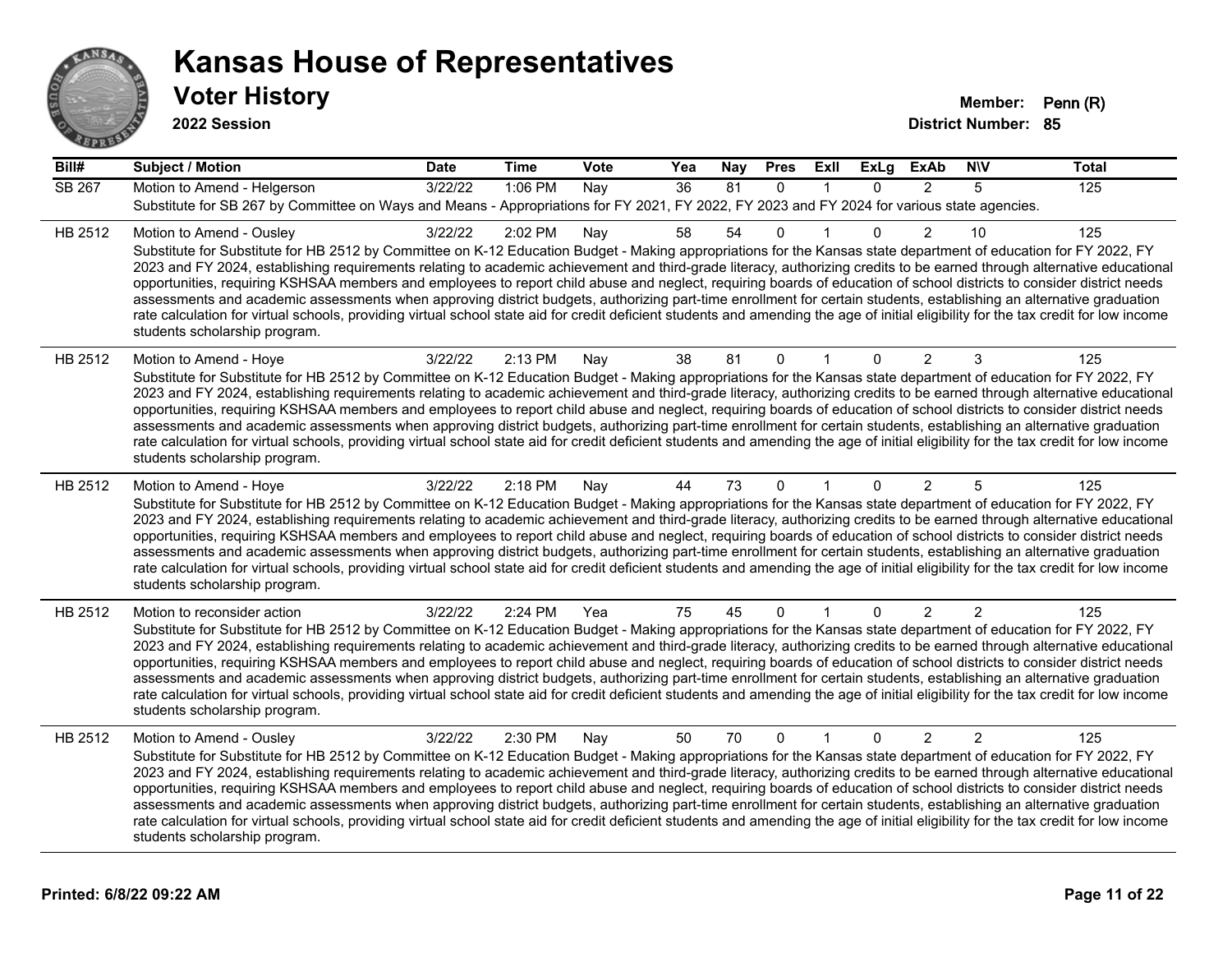

| Bill#   | <b>Subject / Motion</b>                                                                                                                                                                                                                                                                                                                                                                                                                                                                                                                                                                                                                                                                                                                                                                                                                                                                                                                               | <b>Date</b> | <b>Time</b> | Vote | Yea | Nay      | <b>Pres</b>  | <b>Exll</b>    | <b>ExLg</b>  | <b>ExAb</b>    | <b>NIV</b>   | <b>Total</b> |
|---------|-------------------------------------------------------------------------------------------------------------------------------------------------------------------------------------------------------------------------------------------------------------------------------------------------------------------------------------------------------------------------------------------------------------------------------------------------------------------------------------------------------------------------------------------------------------------------------------------------------------------------------------------------------------------------------------------------------------------------------------------------------------------------------------------------------------------------------------------------------------------------------------------------------------------------------------------------------|-------------|-------------|------|-----|----------|--------------|----------------|--------------|----------------|--------------|--------------|
| HB 2631 | Motion to Amend - Carmichael<br>Enacting the career technical education credential and transition incentive for employment success act to provide additional state aid for school districts based on<br>students obtaining a credential.                                                                                                                                                                                                                                                                                                                                                                                                                                                                                                                                                                                                                                                                                                              | 3/22/22     | 8:36 PM     | Nay  | 57  | 62       | $\mathbf{0}$ | $\mathbf 1$    | $\Omega$     | $\overline{2}$ | 3            | 125          |
| HB 2512 | Final Action Sub Bill Amended<br>Substitute for Substitute for HB 2512 by Committee on K-12 Education Budget - Making appropriations for the Kansas state department of education for FY 2022, FY<br>2023 and FY 2024, establishing requirements relating to academic achievement and third-grade literacy, authorizing credits to be earned through alternative educational<br>opportunities, requiring KSHSAA members and employees to report child abuse and neglect, requiring boards of education of school districts to consider district needs<br>assessments and academic assessments when approving district budgets, authorizing part-time enrollment for certain students, establishing an alternative graduation<br>rate calculation for virtual schools, providing virtual school state aid for credit deficient students and amending the age of initial eligibility for the tax credit for low income<br>students scholarship program. | 3/23/22     | 10:24 AM    | Yea  | 76  | 46       | $\Omega$     | $\overline{2}$ | $\mathbf{0}$ |                | $\Omega$     | 125          |
| HB 2609 | <b>Final Action</b><br>Allowing restricted driver's license holders to drive to and from worship services for any religious organizations at age 15.                                                                                                                                                                                                                                                                                                                                                                                                                                                                                                                                                                                                                                                                                                                                                                                                  | 3/23/22     | 10:25 AM    | Yea  | 95  | 27       | $\Omega$     | $\overline{2}$ | $\Omega$     | 1              | $\Omega$     | 125          |
| HB 2615 | Final Action Sub Bill Amended<br>Substitute for HB 2615 by Committee on K-12 Education Budget - Allowing K-12 students to transfer to and attend school in any school district in the state.                                                                                                                                                                                                                                                                                                                                                                                                                                                                                                                                                                                                                                                                                                                                                          | 3/23/22     | 10:27 AM    | Yea  | 63  | 59       | $\Omega$     | $\overline{2}$ | $\Omega$     | $\mathbf{1}$   | $\Omega$     | 125          |
| HB 2631 | <b>Final Action Amended</b><br>Enacting the career technical education credential and transition incentive for employment success act to provide additional state aid for school districts based on<br>students obtaining a credential.                                                                                                                                                                                                                                                                                                                                                                                                                                                                                                                                                                                                                                                                                                               | 3/23/22     | 10:28 AM    | Yea  | 122 | $\Omega$ | $\mathbf 0$  | 2              | $\Omega$     |                | $\Omega$     | 125          |
| HB 2717 | <b>Final Action Amended</b><br>Prohibiting any municipality from preventing the enforcement of federal immigration laws, requiring municipal law enforcement agencies to provide written notice to each<br>law enforcement officer of the officer's duty to cooperate with state and federal agencies in the enforcement of immigration laws and requiring any municipal<br>identification card to state on its face that it is not valid for state identification.                                                                                                                                                                                                                                                                                                                                                                                                                                                                                   | 3/23/22     | 10:30 AM    | Yea  | 84  | 38       | $\Omega$     | $\overline{2}$ | $\Omega$     | 1              | $\Omega$     | 125          |
| HB 2737 | <b>Final Action Sub Bill</b><br>Substitute for HB 2737 by Committee on Redistricting - Proposing state representative redistricting plan free state 3f.                                                                                                                                                                                                                                                                                                                                                                                                                                                                                                                                                                                                                                                                                                                                                                                               | 3/23/22     | 10:32 AM    | Yea  | 112 | 10       | $\Omega$     | $\overline{2}$ | $\mathbf{0}$ | $\mathbf{1}$   | $\Omega$     | 125          |
| SB 161  | <b>Final Action Amended</b><br>Providing for the use of personal package delivery devices on sidewalks and crosswalks, exempting such devices from motor vehicle regulation and limiting additional<br>municipal regulation.                                                                                                                                                                                                                                                                                                                                                                                                                                                                                                                                                                                                                                                                                                                          | 3/23/22     | 10:34 AM    | Yea  | 75  | 47       | $\mathbf 0$  | 2              | $\Omega$     |                | 0            | 125          |
| SB 199  | <b>Final Action Amended</b><br>Providing for short-term, limited-duration health plans.                                                                                                                                                                                                                                                                                                                                                                                                                                                                                                                                                                                                                                                                                                                                                                                                                                                               | 3/23/22     | 10:35 AM    | Yea  | 73  | 49       | $\mathbf 0$  | $\overline{2}$ | $\mathbf{0}$ | $\mathbf{1}$   | $\mathbf{0}$ | 125          |
| SB 267  | Final Action Sub Bill Amended<br>House Substitute for Substitute for SB 267 by Committee on Appropriations - Appropriations for FY 2022, FY 2023, FY 2024, and FY 2025 for various state agencies                                                                                                                                                                                                                                                                                                                                                                                                                                                                                                                                                                                                                                                                                                                                                     | 3/23/22     | 10:38 AM    | Yea  | 73  | 49       | $\Omega$     | $\overline{2}$ | $\Omega$     | 1              | $\Omega$     | 125          |
| SB 367  | <b>Final Action</b><br>Requiring officers to file copies of receipts with the court when property is seized under a search warrant and providing requirements and procedures for destruction or<br>disposition of dangerous drugs and return or disposition of weapons.                                                                                                                                                                                                                                                                                                                                                                                                                                                                                                                                                                                                                                                                               | 3/23/22     | 10:39 AM    | Yea  | 122 | $\Omega$ | $\Omega$     | $\overline{2}$ | $\Omega$     |                | $\Omega$     | 125          |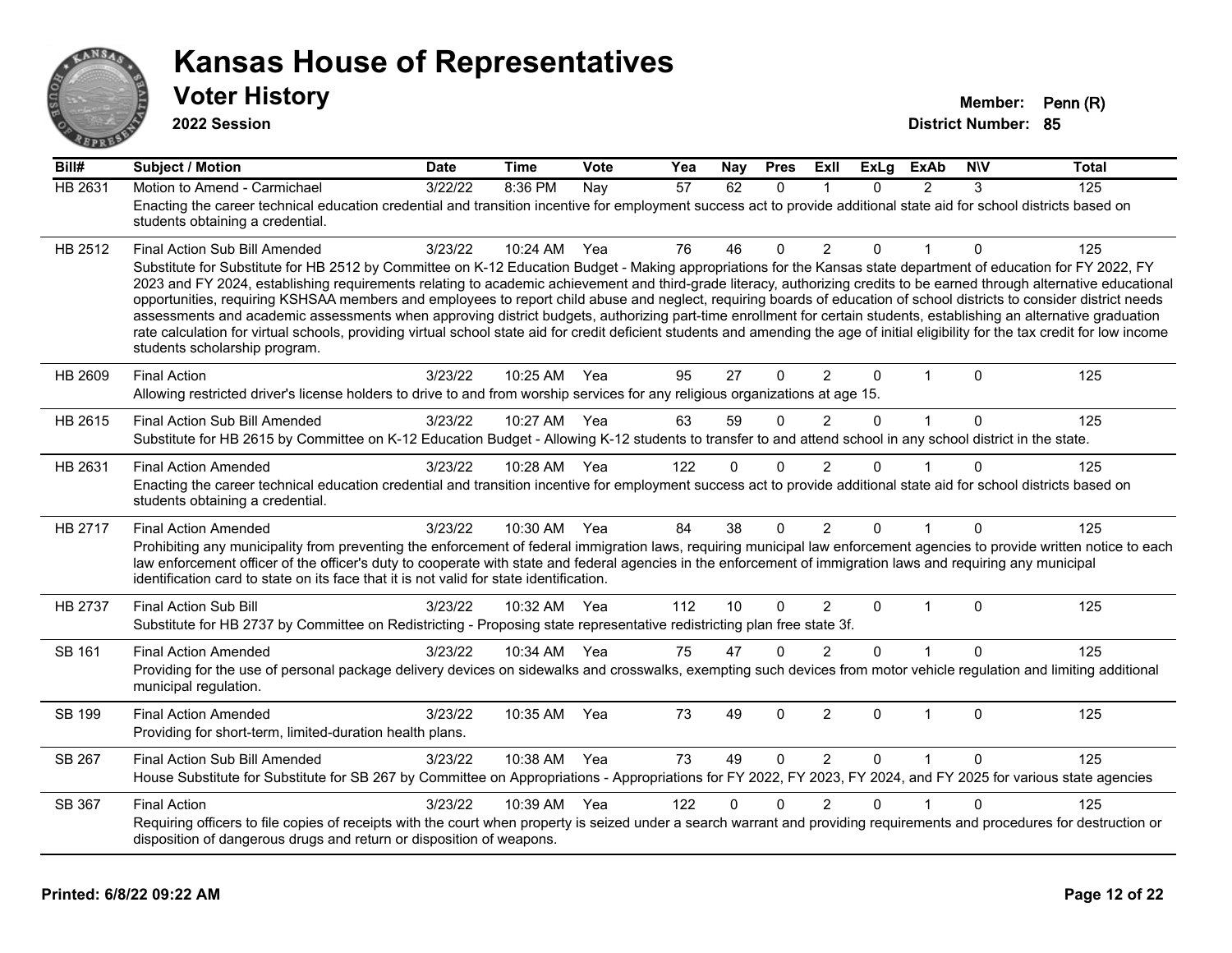

**2022 Session**

| Bill#         | <b>Subject / Motion</b>                                                                                                                                                                                                                                                                                                                                                                                                                                                                                        | <b>Date</b> | <b>Time</b>  | Vote | Yea             | Nay          | <b>Pres</b>  | Exll           | <b>ExLg</b> | <b>ExAb</b>  | <b>NIV</b>   | <b>Total</b> |
|---------------|----------------------------------------------------------------------------------------------------------------------------------------------------------------------------------------------------------------------------------------------------------------------------------------------------------------------------------------------------------------------------------------------------------------------------------------------------------------------------------------------------------------|-------------|--------------|------|-----------------|--------------|--------------|----------------|-------------|--------------|--------------|--------------|
| SB 493        | <b>Final Action Amended</b><br>Prohibiting cities and counties from regulating plastic and other containers designed for the consumption, transportation or protection of merchandise, food or<br>beverages.                                                                                                                                                                                                                                                                                                   | 3/23/22     | 10:40 AM     | Yea  | $\overline{74}$ | 48           | $\Omega$     | $\mathfrak{p}$ | $\Omega$    |              | $\Omega$     | 125          |
| HB 2231       | Motion to Concur<br>Amending the definition of the crime of conducting a pyramid promotional scheme, providing for an exemption and defining key terms.                                                                                                                                                                                                                                                                                                                                                        | 3/23/22     | 10:43 AM     | Yea  | 118             | 3            | 1            | $\overline{2}$ | 0           |              | $\mathbf 0$  | 125          |
| SB 506        | <b>Emergency Final Action</b><br>Providing for the north central Kansas down syndrome society distinctive license plate.                                                                                                                                                                                                                                                                                                                                                                                       | 3/23/22     | 12:48 PM     | Yea  | 117             | 5            | 0            | 2              | 0           | 1            | $\mathbf{0}$ | 125          |
| SB 434        | <b>Emergency Final Action</b><br>Creating exemptions in the open records act for records that contain captured license plate data or that pertain to the location of an automated license plate recognition<br>system.                                                                                                                                                                                                                                                                                         | 3/23/22     | 12:49 PM     | Yea  | 122             | $\mathbf{0}$ | $\Omega$     | $\overline{2}$ | $\Omega$    |              | $\Omega$     | 125          |
| HB 2340       | <b>Emergency Final Action Amended</b><br>Increasing the minimum age to 21 to purchase or possess cigarettes and tobacco products.                                                                                                                                                                                                                                                                                                                                                                              | 3/23/22     | 12:50 PM     | Nay  | 79              | 43           | $\mathbf 0$  | $\overline{2}$ | $\Omega$    | $\mathbf{1}$ | $\mathbf{0}$ | 125          |
| HB 2492       | <b>Emergency Final Action Amended</b><br>Submitting claims against the state by the joint committee on special claims against the state.                                                                                                                                                                                                                                                                                                                                                                       | 3/23/22     | 12:52 PM     | Yea  | 116             | 6            | $\mathbf 0$  | $\overline{2}$ | 0           | $\mathbf{1}$ | $\mathbf 0$  | 125          |
| <b>SB 12</b>  | <b>Emergency Final Action Amended</b><br>Requiring the Kansas department for children and families to implement performance-based contracts.                                                                                                                                                                                                                                                                                                                                                                   | 3/23/22     | 12:53 PM     | Yea  | 117             | 5            | $\mathbf 0$  | $\overline{2}$ | $\Omega$    | $\mathbf{1}$ | $\mathbf{0}$ | 125          |
| HB 2502       | <b>Emergency Final Action Amended</b><br>Authorizing retail liquor stores to sell and deliver alcoholic liquor and cereal malt beverages to a caterer, public venue, club or drinking establishment located in any<br>county.                                                                                                                                                                                                                                                                                  | 3/23/22     | 12:54 PM Yea |      | 112             | 10           | $\mathbf{0}$ | 2              | 0           |              | $\Omega$     | 125          |
| HB 2716       | <b>Emergency Final Action</b><br>Concerning the authorization of educational benefits for spouses and dependents of deceased, injured or disabled public safety officers and employees and certain<br>deceased, injured or disabled military personnel and prisoners of war; definitions; increasing the limitation on reimbursements to Kansas educational institutions.                                                                                                                                      | 3/23/22     | 12:55 PM     | Yea  | 122             | $\mathbf 0$  | $\Omega$     | $\overline{2}$ | $\Omega$    |              | $\Omega$     | 125          |
| HB 2495       | <b>Emergency Final Action Amended</b><br>Prohibiting the disclosure of personal information about a person's affiliation with an entity that is exempt from federal income taxation under section 501(c) of the<br>federal internal revenue code.                                                                                                                                                                                                                                                              | 3/23/22     | 12:56 PM Yea |      | 107             | 13           | 2            | 2              | $\Omega$    |              | $\Omega$     | 125          |
| <b>SB 150</b> | <b>Emergency Final Action Amended</b><br>Defining and prohibiting certain deceptive lawsuit advertising practices and restricting the use or disclosure of protected health information to solicit individuals for legal<br>services.                                                                                                                                                                                                                                                                          | 3/23/22     | 12:59 PM     | Yea  | 75              | 47           | $\Omega$     | 2              | $\Omega$    |              | $\Omega$     | 125          |
| SB 450        | <b>Emergency Final Action</b><br>Sub for SB 450 by Committee on Financial Institutions and Insurance: Eliminating the crediting to the Kansas public employees retirement fund of 80% of the proceeds<br>from the sale of surplus real estate, authorizing state educational institutions to sell and convey real property given to such state educational institutions as an<br>endowment, bequest or gift and authorizing the state board of regents to adopt policies relating to such sale and conveyance. | 3/23/22     | 1:00 PM      | Yea  | 117             | 5            | $\Omega$     | $\mathcal{P}$  | $\Omega$    | 1            | $\Omega$     | 125          |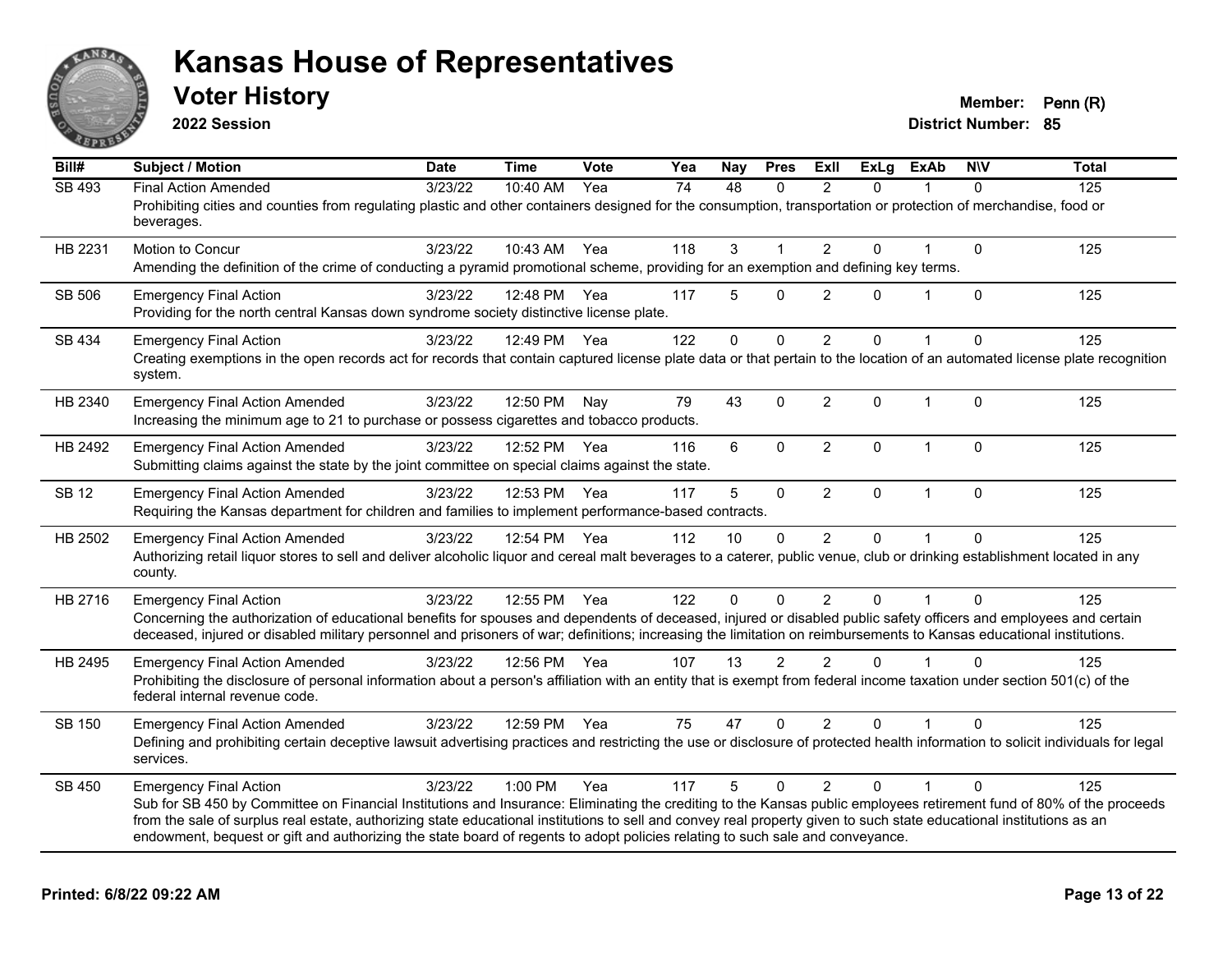

**2022 Session**

| Bill#          | <b>Subject / Motion</b>                                                                                                                                                                                                                                                                                                                                 | <b>Date</b> | <b>Time</b>  | Vote | Yea | Nay            | <b>Pres</b>    | ExII           | $\overline{ExLg}$ | <b>ExAb</b>    | <b>NIV</b>     | <b>Total</b> |
|----------------|---------------------------------------------------------------------------------------------------------------------------------------------------------------------------------------------------------------------------------------------------------------------------------------------------------------------------------------------------------|-------------|--------------|------|-----|----------------|----------------|----------------|-------------------|----------------|----------------|--------------|
| <b>HB 2504</b> | <b>Emergency Final Action Sub Bill</b><br>Substitute for HB 2504 by Committee on Transportation - Allowing the printing of the international symbol of access for disabled veteran distinctive license plates and<br>certain parking privileges for disabled veterans who meet certain physical disability definitions.                                 | 3/23/22     | 1:01 PM      | Yea  | 122 | $\Omega$       | $\Omega$       | 2              | $\Omega$          |                | $\Omega$       | 125          |
| SB 405         | <b>Emergency Final Action Amended</b><br>Authorizing the state historical society to convey certain real property to the Shawnee Tribe.                                                                                                                                                                                                                 | 3/23/22     | 1:02 PM      | Yea  | 122 | $\mathbf{0}$   | $\Omega$       | 2              | 0                 | $\mathbf 1$    | $\Omega$       | 125          |
| <b>HB 2697</b> | <b>Emergency Final Action Amended</b><br>Making changes to the process for evaluating and treating people who are undergoing evaluation for competency to stand trial and allowing such evaluation and<br>treatment at various facilities.                                                                                                              | 3/23/22     | 1:02 PM      | Yea  | 122 | $\mathbf 0$    | $\Omega$       | $\overline{2}$ | $\Omega$          | $\mathbf{1}$   | $\mathbf{0}$   | 125          |
| HB 2596        | <b>Emergency Final Action Amended</b><br>Authorizing the board of education of a school district to contract with transportation network companies to provide certain transportation services.                                                                                                                                                          | 3/23/22     | $1:03$ PM    | Yea  | 122 | $\Omega$       | $\Omega$       | $\overline{2}$ | 0                 | 1              | $\Omega$       | 125          |
| SB 563         | EFA Sub Bill Amended<br>Substitute for SB 563 by Committee on Redistricting - Proposing state senatorial redistricting plan liberty three.                                                                                                                                                                                                              | 3/23/22     | 1:36 PM      | Yea  | 112 | 9              | $\Omega$       | $\overline{2}$ | 0                 | $\overline{2}$ | $\Omega$       | 125          |
| HB 2458        | Motion to Concur<br>Senate Substitute for HB 2458 by Committee on Transportation - Limiting the liability of optometrists and ophthalmologists who report information to the division of<br>vehicles relating to a person's vision.                                                                                                                     | 3/29/22     | 10:43 AM     | Yea  | 121 | $\Omega$       | $\Omega$       | 2              | $\Omega$          | $\overline{2}$ | $\Omega$       | 125          |
| HB 2228        | Motion to Concur<br>Requiring law enforcement agencies to adopt a policy regarding submission of sexual assault evidence kits and allowing evidence collection at child advocacy centers<br>or other facilities.                                                                                                                                        | 3/29/22     | 10:46 AM Yea |      | 121 | 0              | $\overline{0}$ | $\overline{2}$ | 0                 | $\overline{2}$ | $\Omega$       | 125          |
| HB 2075        | Mot to Concur in Conference<br>Allowing venue for an adoption when the state is the agency to be where the state agency or its subcontracting agency has an office.                                                                                                                                                                                     | 3/29/22     | 10:49 AM     | Yea  | 121 | $\mathbf{0}$   | $\Omega$       | $\overline{2}$ | 0                 | 2              | $\mathbf{0}$   | 125          |
| HB 2537        | Mot to Concur in Conference<br>Requiring the insurance department to hold a hearing in cases involving an order under the Kansas administrative procedure act.                                                                                                                                                                                          | 3/29/22     | 10:51 AM     | Yea  | 121 | $\Omega$       | $\Omega$       | $\mathfrak{p}$ | $\Omega$          | $\mathcal{P}$  | $\Omega$       | 125          |
| HB 2605        | Motion to Concur<br>Increasing the rural population requirement maximum for the veterinary training program for rural Kansas and creating a food animal percentage requirement that may<br>be fulfilled in lieu thereof.                                                                                                                                | 3/29/22     | 10:54 AM     | Yea  | 119 | $\overline{2}$ | $\Omega$       | $\overline{2}$ | 0                 | $\overline{2}$ | $\Omega$       | 125          |
| HB 2607        | Mot to Concur in Conference<br>Clarifying the time limitations for habeas corpus claims, requiring earlier notice of anticipated release from custody of a person who may be a sexually violent predator to<br>the attorney general and a multidisciplinary team and specifying where such person will be detained during civil commitment proceedings. | 3/30/22     | 11:33 AM     | Yea  | 123 | $\mathbf{0}$   | $\Omega$       |                | $\Omega$          | $\Omega$       |                | 125          |
| <b>HB 2564</b> | Mot to Concur in Conference<br>Updating the version of risk-based capital instructions in effect.                                                                                                                                                                                                                                                       | 3/30/22     | 11:35 AM     | Yea  | 123 | $\Omega$       | $\Omega$       |                | 0                 | $\Omega$       | $\overline{1}$ | 125          |
| HB 2386        | Motion to Concur<br>Establishing requirements for the payment and reimbursement of dental services by a dental benefit plan.                                                                                                                                                                                                                            | 3/30/22     | 11:38 AM     | Yea  | 120 | 3              | $\mathbf 0$    | -1             | 0                 | $\mathbf 0$    | $\mathbf{1}$   | 125          |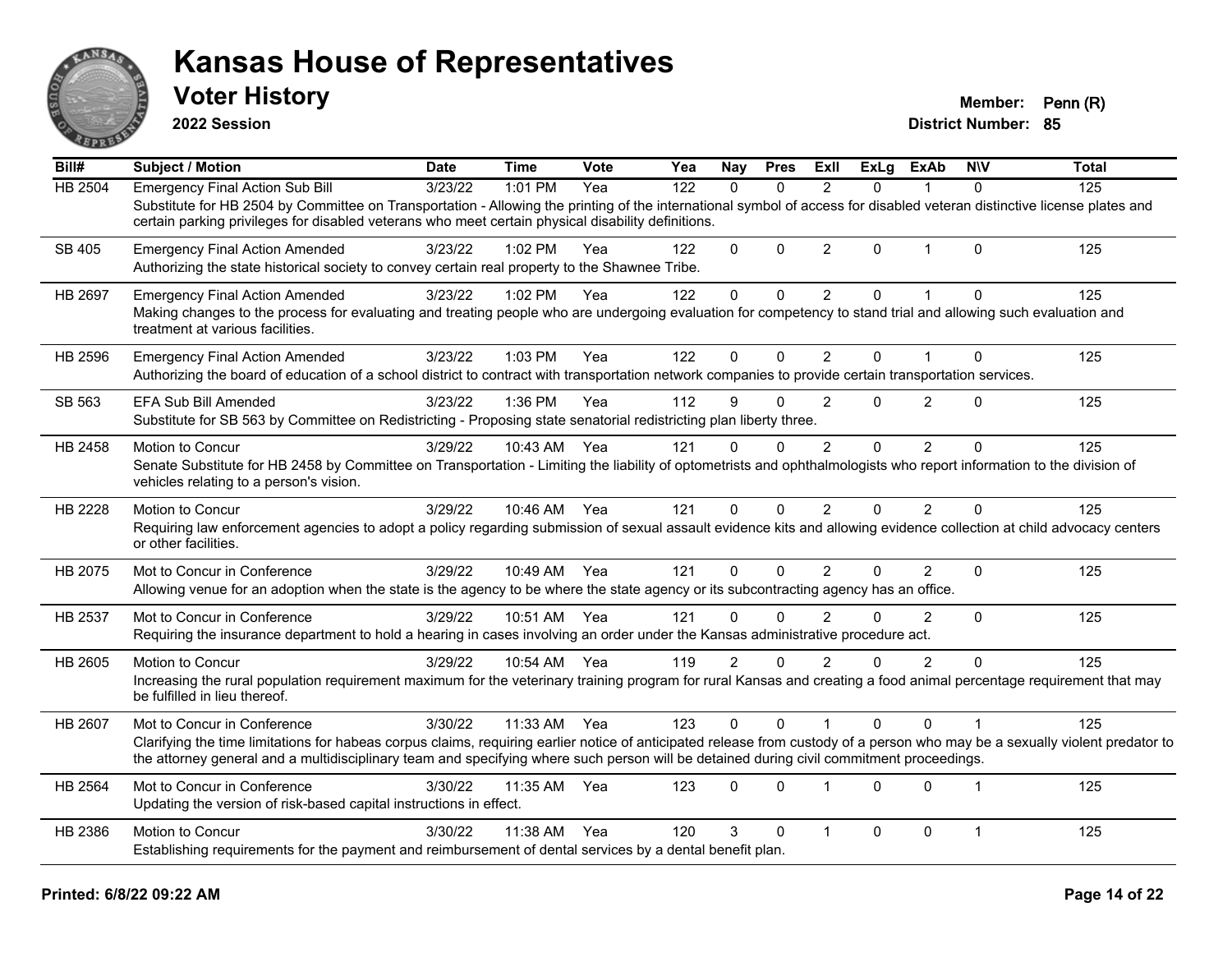

**2022 Session**

| Bill#        | <b>Subject / Motion</b>                                                                                                                                                                                                                                                                                                                                                                                                                                                                                                                                                                                                 | <b>Date</b> | <b>Time</b> | <b>Vote</b> | Yea | Nay      | <b>Pres</b> | <b>ExII</b>    | <b>ExLg</b>    | <b>ExAb</b>    | <b>NIV</b>     | <b>Total</b> |
|--------------|-------------------------------------------------------------------------------------------------------------------------------------------------------------------------------------------------------------------------------------------------------------------------------------------------------------------------------------------------------------------------------------------------------------------------------------------------------------------------------------------------------------------------------------------------------------------------------------------------------------------------|-------------|-------------|-------------|-----|----------|-------------|----------------|----------------|----------------|----------------|--------------|
| <b>SB 62</b> | Motion to adopt CCR<br>Amending the standards for school-administered vision screenings for students, establishing the Kansas children's vision health and school readiness commission and<br>relating to the powers and duties of the Kansas commission for the deaf and hard of hearing with regard to registration of interpreters, communication access services<br>guidelines and adoption of rules and regulations.                                                                                                                                                                                               | 3/30/22     | 11:40 AM    | Yea         | 121 | 3        | $\Omega$    |                | $\Omega$       | $\Omega$       | $\Omega$       | 125          |
| SB 84        | EFA Sub Bill Amended<br>House Substitute for Substitute for SB 84 by Committee on Federal and State Affairs - Authorizing sports wagering under the Kansas expanded lottery act.                                                                                                                                                                                                                                                                                                                                                                                                                                        | 3/30/22     | 12:45 PM    | Nay         | 88  | 36       | $\Omega$    |                | $\Omega$       | $\Omega$       | $\mathbf{0}$   | 125          |
| SB 563       | Motion to adopt CCR<br>Substitute for SB 563 by Committee on Redistricting - Proposing state senatorial redistricting plan liberty three.                                                                                                                                                                                                                                                                                                                                                                                                                                                                               | 3/30/22     | 5:56 PM     | Yea         | 83  | 40       | 0           |                | $\Omega$       |                | $\mathbf{0}$   | 125          |
| HB 2476      | Motion to adopt CCR<br>Providing for the silver star medal, bronze star medal, city of Hutchinson and daughters of the American revolution distinctive license plates and four distinctive license<br>plates for the Kansas department of wildlife and parks; authorizing the printing of the international symbol of access for disabled veteran distinctive license plates and<br>parking privileges for certain physically disabled veterans; allowing veteran distinctive license plate applicants to provide a DD214 form, DD form 2 (Retired) or a Kansas<br>veteran driver's license as proof of veteran status. | 3/31/22     | 10:57 AM    | Yea         | 115 | 5        | 0           | $\overline{2}$ | $\overline{2}$ |                | $\mathbf{0}$   | 125          |
| HB 2478      | Motion to adopt CCR<br>Designating a portion of United States highway 166 as the SGT Evan S Parker memorial highway, a portion of U.S. highway 56 as the PFC Shane Austin memorial<br>highway, a portion of United States highway 69 as the Senator Tom R Van Sickle memorial highway, a certain bridge on K-126 as the Dennis Crain memorial bridge, a<br>portion of United States highway 69 as the AMM2c Walter Scott Brown memorial highway and bridges on K-66 highway as veterans memorial bridge.                                                                                                                | 3/31/22     | 10:59 AM    | Yea         | 120 | 0        | 0           | $\overline{2}$ | $\overline{2}$ |                | $\mathbf{0}$   | 125          |
| HB 2595      | Motion to adopt CCR<br>Making certain antique vehicle titling procedures applicable to vehicles having a model year 60 years old or older.                                                                                                                                                                                                                                                                                                                                                                                                                                                                              | 3/31/22     | 11:00 AM    | Yea         | 119 |          | $\Omega$    | $\mathfrak{p}$ | $\mathcal{P}$  | 1              | $\mathbf{0}$   | 125          |
| HB 2448      | Motion to adopt CCR<br>Senate Substitute for HB 2448 by Committee on Public Health and Welfare - Requiring able-bodied adults without dependents to complete an employment and training<br>program in order to receive food assistance.                                                                                                                                                                                                                                                                                                                                                                                 | 3/31/22     | 2:55 PM     | Yea         | 70  | 46       | $\Omega$    | 5              | $\Omega$       | $\mathcal{P}$  | $\mathfrak{p}$ | 125          |
| SB 446       | Motion to adopt CCR<br>Allowing restricted driver's license holders beginning at age 15 to drive to and from religious activities held by any religious organization and providing for the electronic<br>renewal of nondriver's identification card.                                                                                                                                                                                                                                                                                                                                                                    | 3/31/22     | 3:01 PM     | Yea         | 87  | 30       | 0           | 5              | $\Omega$       | $\overline{2}$ |                | 125          |
| SB 215       | Motion to adopt CCR<br>Transferring the authority for postsecondary driver's education programs and driver training schools to the department of revenue and authorizing the board of education<br>of a school district to contract with transportation network companies to provide certain transportation services.                                                                                                                                                                                                                                                                                                   | 3/31/22     | 3:04 PM     | Yea         | 117 | $\Omega$ | $\Omega$    | 5              | $\Omega$       | 2              |                | 125          |
| HB 2005      | Motion to adopt CCR<br>Excluding hot water supply boilers that have a nominal water capacity not exceeding 120 gallons from the provisions of the boiler safety act; creating the elevator safety<br>act to require safety standards, permit requirements, and insurance coverage for elevator contractors; requiring inspections of elevators and licensure for persons<br>installing, repairing and inspecting elevators; creating an elevator safety advisory board; establishing duties for the state fire marshal.                                                                                                 | 3/31/22     | 3:11 PM     | Nay         | 73  | 45       | $\Omega$    | 5              | $\Omega$       | 2              | $\Omega$       | 125          |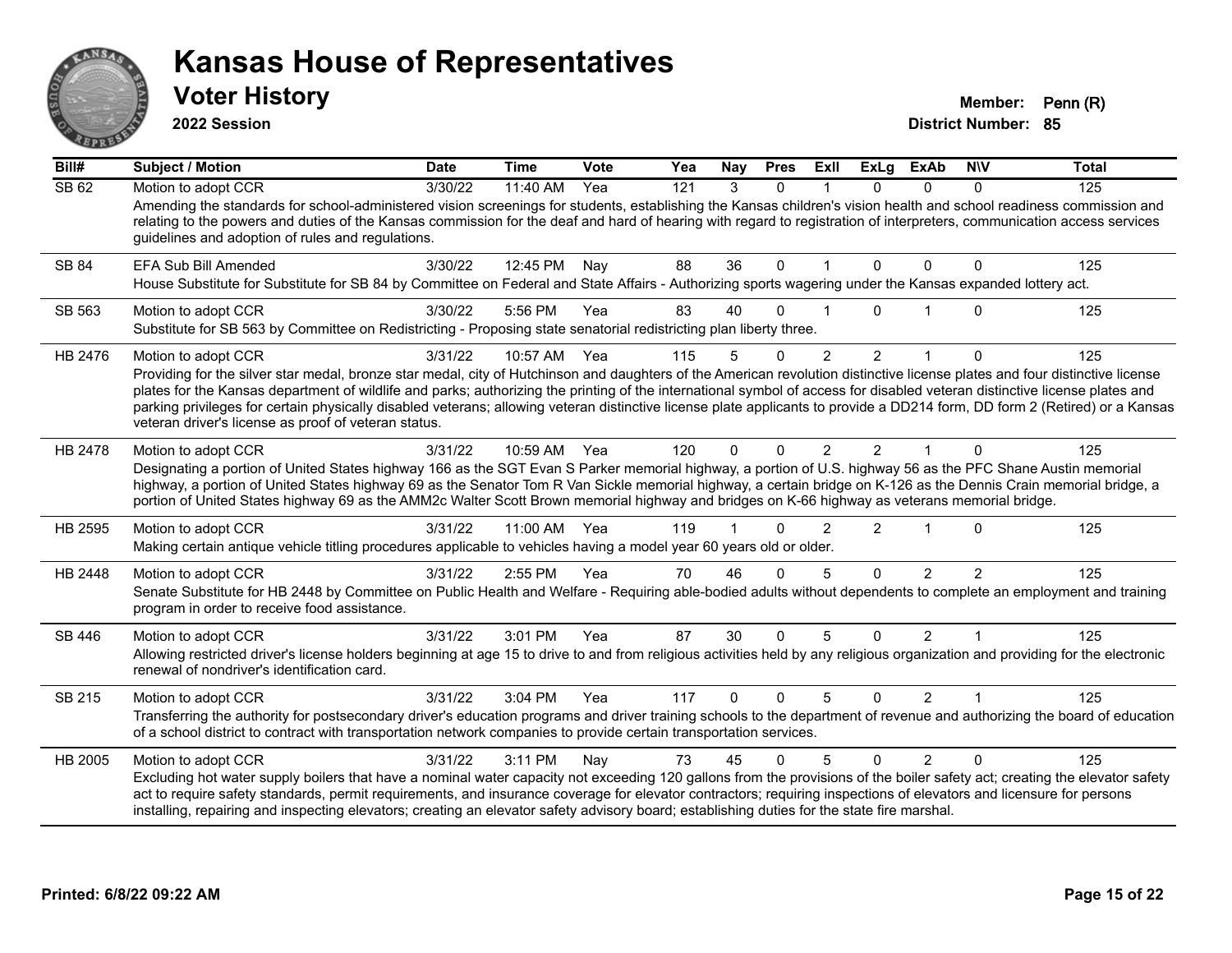

| Bill#           | <b>Subject / Motion</b>                                                                                                                                                                                                                                                                                                                                                                                                                                                                                                                                                                                                                                                                                                                                                                                                                                                                                                                                                                                                                                                                                                   | <b>Date</b> | <b>Time</b>  | Vote | Yea | <b>Nay</b>     | <b>Pres</b>  | ExII | <b>ExLg</b>  | <b>ExAb</b>    | <b>NIV</b>  | <b>Total</b> |
|-----------------|---------------------------------------------------------------------------------------------------------------------------------------------------------------------------------------------------------------------------------------------------------------------------------------------------------------------------------------------------------------------------------------------------------------------------------------------------------------------------------------------------------------------------------------------------------------------------------------------------------------------------------------------------------------------------------------------------------------------------------------------------------------------------------------------------------------------------------------------------------------------------------------------------------------------------------------------------------------------------------------------------------------------------------------------------------------------------------------------------------------------------|-------------|--------------|------|-----|----------------|--------------|------|--------------|----------------|-------------|--------------|
| SB <sub>2</sub> | Motion to adopt CCR                                                                                                                                                                                                                                                                                                                                                                                                                                                                                                                                                                                                                                                                                                                                                                                                                                                                                                                                                                                                                                                                                                       | 3/31/22     | 4:51 PM      | Nay  | 86  | 31             | $\Omega$     |      | 0            | 3              | $\Omega$    | 125          |
|                 | Allowing consumption of beer, wine or other alcoholic liquor on the Kansas state fairgrounds; increasing the number of temporary permits an applicant may receive from<br>four to 12 permits per year; limiting what cities, counties or townships may charge for a temporary permit to not more than \$25 per day; crediting a portion of moneys<br>collected from the liquor drink tax and the liquor enforcement tax to the state fair capital improvements fund; requiring that licensed farm wineries be issued a cereal<br>malt beverage retailer license if the statutory requirements for such retailer license are satisfied; authorizing retail liquor stores to sell and deliver alcoholic liquor and<br>cereal malt beverages to a caterer, public venue, club or drinking establishment located in any adjacent county any county with a comer located within two miles<br>measured along the adjacent county boundary; Increasing the percentage of alcohol by volume allowed to not more than 16% for domestic table wine and the domestic<br>fortified wine threshold to more than 16% alcohol by volume. |             |              |      |     |                |              |      |              |                |             |              |
| <b>HB 2087</b>  | Motion to adopt CCR<br>Limiting the review of certain rules and regulations by the director of the budget and requiring review of rules and regulations every five years.                                                                                                                                                                                                                                                                                                                                                                                                                                                                                                                                                                                                                                                                                                                                                                                                                                                                                                                                                 | 3/31/22     | 4:54 PM      | Yea  | 105 | 12             | 0            | 5    | $\mathbf 0$  | 3              | $\mathbf 0$ | 125          |
| HB 2559         | Motion to adopt CCR                                                                                                                                                                                                                                                                                                                                                                                                                                                                                                                                                                                                                                                                                                                                                                                                                                                                                                                                                                                                                                                                                                       | 3/31/22     | 4:58 PM      | Yea  | 102 | 15             | $\mathbf 0$  | 5    | $\mathbf{0}$ | 3              | $\Omega$    | 125          |
| HB 2489         | Mot to Concur in Conference                                                                                                                                                                                                                                                                                                                                                                                                                                                                                                                                                                                                                                                                                                                                                                                                                                                                                                                                                                                                                                                                                               | 3/31/22     | 5:01 PM      | Yea  | 117 | $\mathbf{0}$   | $\Omega$     | 5    | $\Omega$     | 3              | $\Omega$    | 125          |
|                 | Amending provisions of the technology-enabled fiduciary financial institutions act relating to out-of-state financial institutions, banks and trust companies conducting<br>fidfin transactions, fees and assessments, examinations, disclosures to consumers and requiring such institutions to be mandatory reporters for purposes of elder<br>abuse.                                                                                                                                                                                                                                                                                                                                                                                                                                                                                                                                                                                                                                                                                                                                                                   |             |              |      |     |                |              |      |              |                |             |              |
| SB 91           | Motion to adopt CCR<br>House Substitute for SB 91 by Committee on Commerce, Labor and Economic Development - Providing liability protection for businesses, municipalities and<br>educational institutions that participate in high school work-based learning programs and providing that schools are responsible for injuries to students participating in<br>such programs                                                                                                                                                                                                                                                                                                                                                                                                                                                                                                                                                                                                                                                                                                                                             | 3/31/22     | 9:05 PM      | Yea  | 116 | 0              | $\Omega$     | 5    | 0            |                | $\Omega$    | 125          |
| SB 421          | Motion to adopt CCR                                                                                                                                                                                                                                                                                                                                                                                                                                                                                                                                                                                                                                                                                                                                                                                                                                                                                                                                                                                                                                                                                                       | 3/31/22     | 9:10 PM      | Yea  | 106 | 10             | $\Omega$     | 5    | $\mathbf{0}$ | 4              | $\Omega$    | 125          |
|                 | Transferring \$1,000,000,000 from the state general fund to the Kansas public employees retirement fund during fiscal year 2022 and eliminating certain level-dollar<br>KPERS employer contribution payments.                                                                                                                                                                                                                                                                                                                                                                                                                                                                                                                                                                                                                                                                                                                                                                                                                                                                                                             |             |              |      |     |                |              |      |              |                |             |              |
| <b>SB 408</b>   | Motion to adopt CCR<br>Increasing the criminal penalties for multiple thefts of mail; specifying that the crime of burglary includes, without authority, entering into or remaining within any locked<br>or secured portion of any dwelling, building or other structure, with intent to commit another crime therein; providing guidance to determine how offenders under the<br>supervision of two or more supervision agencies can have supervision consolidated into one agency; requiring an offender who raises error in such offender's criminal<br>history calculation for the first time on appeal to show prejudicial error and authorizing the court to correct an illegal sentence while a direct appeal is pending; and<br>transferring the responsibility to certify drug abuse treatment providers that participate in the certified drug abuse treatment program from the department of corrections<br>to the Kansas sentencing commission.                                                                                                                                                               | 3/31/22     | 9:15 PM      | Yea  | 114 | $\overline{2}$ | $\mathbf{0}$ | 5    | $\Omega$     | $\overline{4}$ | $\Omega$    | 125          |
| SB 366          | Motion to adopt CCR                                                                                                                                                                                                                                                                                                                                                                                                                                                                                                                                                                                                                                                                                                                                                                                                                                                                                                                                                                                                                                                                                                       | 3/31/22     | 9:20 PM      | Yea  | 116 | $\Omega$       | $\Omega$     | 5    | $\Omega$     | Δ              | $\Omega$    | 125          |
|                 | Specifying that the crime of burglary includes, without authority, entering into or remaining within any locked or secured portion of any dwelling, building or other<br>structure, with intent to commit another crime therein.                                                                                                                                                                                                                                                                                                                                                                                                                                                                                                                                                                                                                                                                                                                                                                                                                                                                                          |             |              |      |     |                |              |      |              |                |             |              |
| HB 2456         | Motion to adopt CCR                                                                                                                                                                                                                                                                                                                                                                                                                                                                                                                                                                                                                                                                                                                                                                                                                                                                                                                                                                                                                                                                                                       | 3/31/22     | 11:22 PM Yea |      | 93  | 20             | $\Omega$     | 5    | $\mathbf{0}$ | $\overline{7}$ | $\mathbf 0$ | 125          |
|                 | Establishing the Kansas kids lifetime combination hunting and fishing license.                                                                                                                                                                                                                                                                                                                                                                                                                                                                                                                                                                                                                                                                                                                                                                                                                                                                                                                                                                                                                                            |             |              |      |     |                |              |      |              |                |             |              |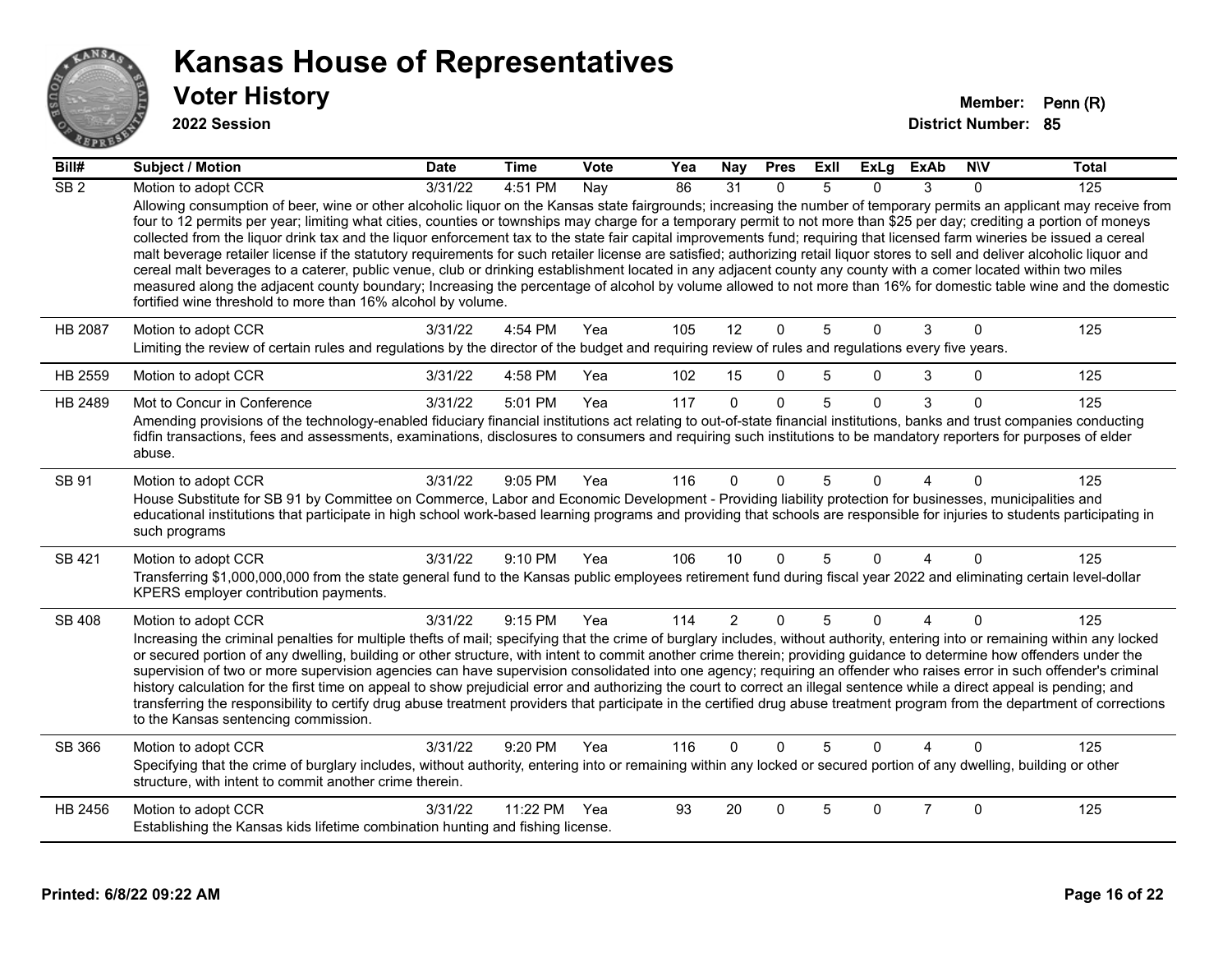

**2022 Session**

| Bill#          | Subject / Motion                                                                                                                                                                                                                                                                                                                                                                                                                                                                                                                                                                                                        | <b>Date</b> | <b>Time</b> | Vote | Yea | Nay            | <b>Pres</b>  | <b>ExII</b>    | <b>ExLg</b> | <b>ExAb</b>    | <b>NIV</b>    | <b>Total</b> |
|----------------|-------------------------------------------------------------------------------------------------------------------------------------------------------------------------------------------------------------------------------------------------------------------------------------------------------------------------------------------------------------------------------------------------------------------------------------------------------------------------------------------------------------------------------------------------------------------------------------------------------------------------|-------------|-------------|------|-----|----------------|--------------|----------------|-------------|----------------|---------------|--------------|
| <b>HB 2703</b> | Motion to adopt CCR                                                                                                                                                                                                                                                                                                                                                                                                                                                                                                                                                                                                     | 3/31/22     | 11:25 PM    | Yea  | 110 | 3              | $\Omega$     | 5              | 0           |                | $\Omega$      | 125          |
|                | Changing law relating to employment including employment security law provisions regarding the employment security fund status and employer contribution rates and<br>the definition of employment to conform with federal law, making revisions to the department of labor's my reemployment plan program and enacting the Kansas<br>targeted employment act to facilitate employment of persons with developmental disabilities through a tax credit incentive for employers.                                                                                                                                         |             |             |      |     |                |              |                |             |                |               |              |
| 0              | Motion to Adjourn - Helgerson                                                                                                                                                                                                                                                                                                                                                                                                                                                                                                                                                                                           | 3/31/22     | 11:32 PM    | Nay  | 29  | 77             | $\mathbf{0}$ | 5              | 0           |                |               | 125          |
| <b>SB 200</b>  | Motion to adopt CCR<br>Expanding the pharmacist scope of practice to include initiation of therapy for certain conditions, updating provisions of the prescription monitoring program act relating                                                                                                                                                                                                                                                                                                                                                                                                                      | 4/1/22      | $11:16$ AM  | Yea  | 112 | $\overline{2}$ | $\Omega$     |                | 0           | $\mathfrak{p}$ | $\mathcal{P}$ | 125          |
|                | to program data, storage and access and increasing the membership of the advisory committee.                                                                                                                                                                                                                                                                                                                                                                                                                                                                                                                            |             |             |      |     |                |              |                |             |                |               |              |
| SB 343         | Motion to adopt CCR                                                                                                                                                                                                                                                                                                                                                                                                                                                                                                                                                                                                     | 4/1/22      | $11:19$ AM  | Yea  | 115 | 0              | $\Omega$     | $\overline{7}$ | $\Omega$    | $\overline{2}$ |               | 125          |
|                | Providing considerations for in family law, adoption, foster care, guardianship and child in need of care proceedings for parents or prospective parents who are blind and<br>updating the term "hearing impaired" to "hard of hearing" in statutes related to persons with hearing loss.                                                                                                                                                                                                                                                                                                                               |             |             |      |     |                |              |                |             |                |               |              |
| SB 453         | Motion to adopt CCR                                                                                                                                                                                                                                                                                                                                                                                                                                                                                                                                                                                                     | 4/1/22      | $11:22$ AM  | Yea  | 116 | 0              | $\Omega$     | 7              | $\Omega$    | 2              | $\Omega$      | 125          |
|                | Requiring unlicensed employees in adult care homes to complete certain training requirements, reinstating the social worker applicant option for board-approved<br>postgraduate supervised experience, allowing master's and clinical level licensees to take the baccalaureate addiction counselor test and requiring the behavioral<br>sciences regulatory board to accept a master of social work degree from Fort Hays state university as from an accredited college or university.                                                                                                                                |             |             |      |     |                |              |                |             |                |               |              |
| SB 286         | Motion to Adopt CCR                                                                                                                                                                                                                                                                                                                                                                                                                                                                                                                                                                                                     | 4/1/22      | 12:44 PM    | Yea  | 64  | 51             |              |                |             |                |               | 125          |
|                | House Substitute for Substitute for SB 286 by Committee on Judiciary - Continuing the governmental response to the COVID-19 pandemic in Kansas by extending the<br>expanded use of telemedicine, the suspension of certain requirements related to medical care facilities and immunity from civil liability for certain healthcare providers,<br>certain persons conducting business in this state and covered facilities for COVID-19 claims until January 20, 2023, creating the crime of interference with the conduct<br>of a hospital and increasing the criminal penalties for battery of a healthcare provider. |             |             |      |     |                |              |                |             |                |               |              |
| SB 267         | Motion to adopt CCR                                                                                                                                                                                                                                                                                                                                                                                                                                                                                                                                                                                                     | 4/1/22      | 4:05 PM     | Yea  | 104 | 12             | $\Omega$     | $\overline{7}$ | $\Omega$    | $\overline{2}$ | $\Omega$      | 125          |
|                | House Substitute for Substitute for SB 267 by Committee on Appropriations - Appropriations for FY 2022, FY 2023, FY 2024, FY 2025, FY26 and FY27 for various state<br>agencies.                                                                                                                                                                                                                                                                                                                                                                                                                                         |             |             |      |     |                |              |                |             |                |               |              |
| HB 2279        | Mot to Concur in Conference<br>Senate substitute for HB 2279 by committee on public health and welfare - Amending the advanced practice registered nurse authorized scope of practice to permit the<br>prescribing of drugs without a supervising physician.                                                                                                                                                                                                                                                                                                                                                            | 4/1/22      | 5:21 PM     | Yea  | 80  | 34             | $\Omega$     |                | 0           |                |               | 125          |
|                |                                                                                                                                                                                                                                                                                                                                                                                                                                                                                                                                                                                                                         |             |             |      |     |                |              |                |             |                |               |              |
| HB 2109        | Motion to adopt CCR<br>Prohibiting the disclosure of personal information about a person's affiliation with an entity that is exempt from federal income taxation under section 501(c) of the<br>federal internal revenue code and continuing in existence certain exceptions to the disclosure of public records under the open records act.                                                                                                                                                                                                                                                                           | 4/1/22      | 6:18 PM     | Yea  | 92  | 20             |              |                | ŋ           | 5              |               | 125          |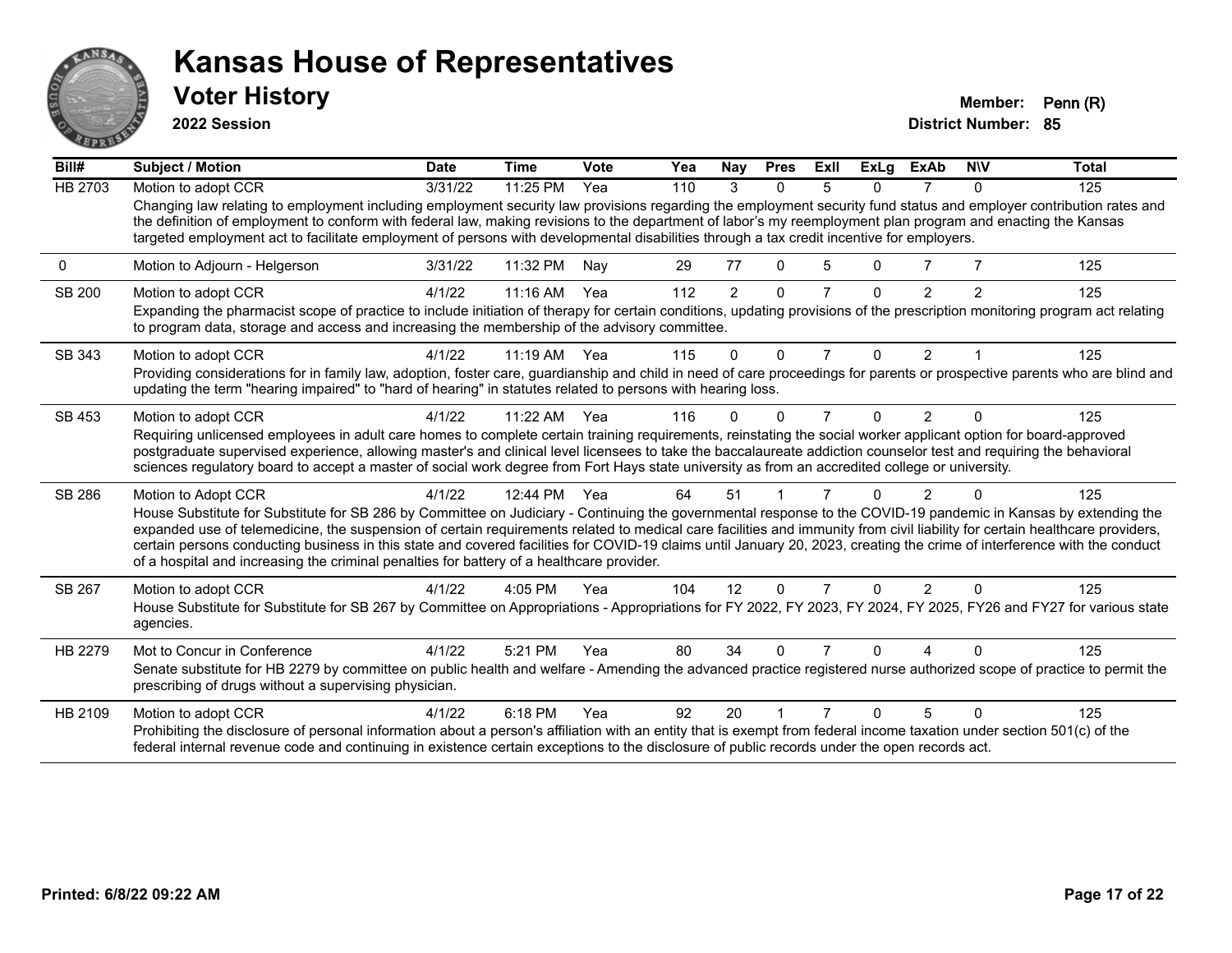

| Bill#          | <b>Subject / Motion</b>                                                                                                                                                                                                                                                                                                                                                                                                                                                                                                                                                                                                                                                                                                                                                                                                                                                                                                                                                                                                                                                                                                                                                                               | <b>Date</b> | Time    | Vote | Yea | <b>Nay</b> | <b>Pres</b> | ExII | <b>ExLg</b> | <b>ExAb</b> | <b>NIV</b> | <b>Total</b> |
|----------------|-------------------------------------------------------------------------------------------------------------------------------------------------------------------------------------------------------------------------------------------------------------------------------------------------------------------------------------------------------------------------------------------------------------------------------------------------------------------------------------------------------------------------------------------------------------------------------------------------------------------------------------------------------------------------------------------------------------------------------------------------------------------------------------------------------------------------------------------------------------------------------------------------------------------------------------------------------------------------------------------------------------------------------------------------------------------------------------------------------------------------------------------------------------------------------------------------------|-------------|---------|------|-----|------------|-------------|------|-------------|-------------|------------|--------------|
| HB 2299        | Motion to adopt CCR<br>Requiring retention of fingerprints by the Kansas bureau of investigation for participation in the federal rap back program; imposing restrictions on surveillance by certain<br>employees of the Kansas department of wildlife and parks on private property; expanding the jurisdiction and powers of law enforcement officers to include situations<br>when an activity is observed leading the officer to reasonably suspect a person is committing, has committed or is about to commit a crime and reasonably believe that<br>a person is in imminent danger of death or bodily injury without immediate action; allowing a search warrant to be executed within 240 hours from the time of issuance;<br>and directing the Kansas department for children and families to share certain information with investigating law enforcement agencies.                                                                                                                                                                                                                                                                                                                         | 4/1/22      | 6:23 PM | Yea  | 110 | 3          | $\Omega$    |      | U           | 5           | 0          | 125          |
| <b>HB 2508</b> | Motion to adopt CCR<br>Modifying the definition of possession in the Kansas criminal code, modifying the elements of and making changes to the criminal penalties of abuse of a child, requiring<br>a forfeiture of an appearance bond to be set aside in certain circumstances, permitting testimony to be presented using a two-way electronic audio-video communication<br>device during a preliminary hearing, making changes to the process for evaluating and treating people who are undergoing evaluation for competency to stand trial and<br>allowing mobile competency evaluations.                                                                                                                                                                                                                                                                                                                                                                                                                                                                                                                                                                                                        | 4/1/22      | 6:28 PM | Yea  | 113 |            |             |      |             |             |            | 125          |
| HB 2377        | Motion to adopt CCR<br>Revising laws relating to operating an aircraft under the influence, including prescribing criminal and administrative penalties and providing for testing of blood, breath,<br>urine or other bodily substances, and preliminary screening tests of breath or oral fluid; authorizing reinstatement of a driver's license for certain persons with an ignition<br>interlock device restriction; requiring persons with an ignition interlock device restriction to complete the ignition interlock device program before driving privileges are<br>fully reinstated; providing for reduced ignition interlock device program costs for certain persons; providing that the highway patrol has oversight of state certification of<br>ignition interlock manufacturers and their service providers; modifying the criminal penalties for driving a commercial motor vehicle under the influence and driving under<br>the influence; increasing the period of disqualification for certain offenses committed by a person with commercial driving privileges; and prohibiting prosecuting<br>attorneys from concealing certain traffic violations from the CDLIS driver report. | 4/1/22      | 6:34 PM | Yea  | 101 | 12         | $\Omega$    |      | 0           | 5           | $\Omega$   | 125          |
| HB 2361        | Motion to adopt CCR<br>Senate Substitute for HB 2361 by Committee on Judiciary - Removing the requirement that all district court judges in Douglas county serve on the board of trustees of<br>the law library, authorizing the supreme court to adopt rules establishing specialty court programs, creating the specialty court funding advisory committee and the<br>specialty court resources fund, authorizing courts to order defendants to participate in specialty court programs and allowing expungement of certain convictions when<br>defendants complete the requirements of such programs.                                                                                                                                                                                                                                                                                                                                                                                                                                                                                                                                                                                              | 4/1/22      | 6:39 PM | Yea  | 113 | $\Omega$   | $\Omega$    |      | $\Omega$    | 5           | $\Omega$   | 125          |
| SB 58          | Motion to adopt CCR<br>Establishing the parents' bill of rights for parents of students attending elementary or secondary school in this state.                                                                                                                                                                                                                                                                                                                                                                                                                                                                                                                                                                                                                                                                                                                                                                                                                                                                                                                                                                                                                                                       | 4/1/22      | 6:57 PM | Yea  | 67  | 46         | $\Omega$    |      | ŋ           | 5           | $\Omega$   | 125          |
| SB 160         | Motion to adopt CCR<br>Enacting the fairness in women's sports act to require that student athletic teams only include members who are of the same biological sex unless designated as coed.                                                                                                                                                                                                                                                                                                                                                                                                                                                                                                                                                                                                                                                                                                                                                                                                                                                                                                                                                                                                          | 4/1/22      | 8:00 PM | Yea  | 74  | 39         |             |      | ∩           | 5           | $\Omega$   | 125          |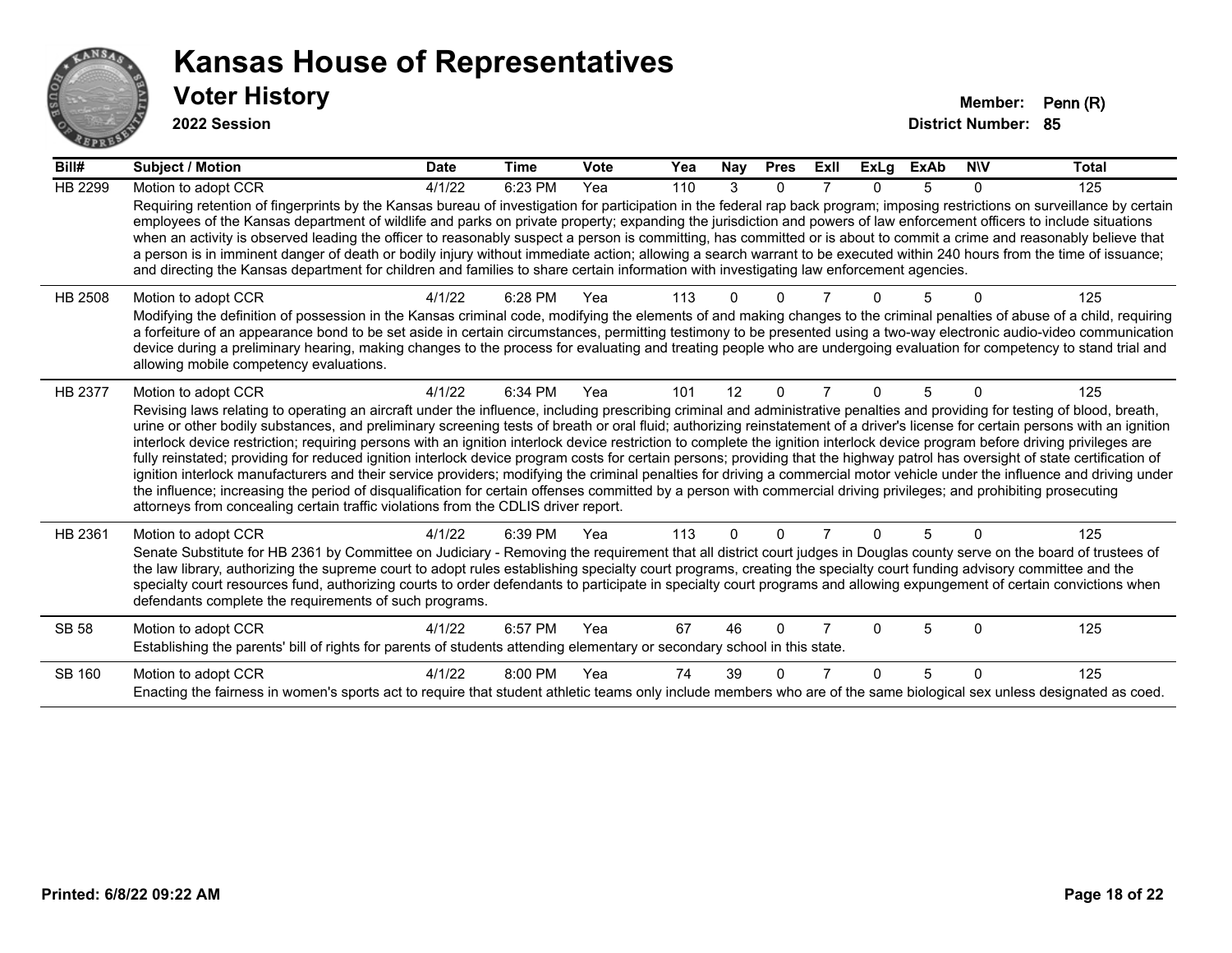

#### **Voter History Member: Penn (R) Kansas House of Representatives**

| Bill#           | Subject / Motion                                                                                                                                                                                                                                                                                                                                                                                                                                                                                                                                                                                                                                                                                                                                                                                                                                                                                                                                                                                                                                                                                                                                                                                                                                                                                                                                                                                                                                                                                                                                                                                                                                                                                                                                                                                                                                                                                                                                                                                                                                                                                                                                                                                                                                                                                                                                                                                                                                                                                                                                                                                                                                                                                                                                                                                                                                                                                                                                                                                                                                                                                                                                                            | <b>Date</b>      | Time         | <b>Vote</b> | Yea | Nay | <b>Pres</b> | Exll           | ExLg     | ExAb           | <b>NIV</b>   | Total |
|-----------------|-----------------------------------------------------------------------------------------------------------------------------------------------------------------------------------------------------------------------------------------------------------------------------------------------------------------------------------------------------------------------------------------------------------------------------------------------------------------------------------------------------------------------------------------------------------------------------------------------------------------------------------------------------------------------------------------------------------------------------------------------------------------------------------------------------------------------------------------------------------------------------------------------------------------------------------------------------------------------------------------------------------------------------------------------------------------------------------------------------------------------------------------------------------------------------------------------------------------------------------------------------------------------------------------------------------------------------------------------------------------------------------------------------------------------------------------------------------------------------------------------------------------------------------------------------------------------------------------------------------------------------------------------------------------------------------------------------------------------------------------------------------------------------------------------------------------------------------------------------------------------------------------------------------------------------------------------------------------------------------------------------------------------------------------------------------------------------------------------------------------------------------------------------------------------------------------------------------------------------------------------------------------------------------------------------------------------------------------------------------------------------------------------------------------------------------------------------------------------------------------------------------------------------------------------------------------------------------------------------------------------------------------------------------------------------------------------------------------------------------------------------------------------------------------------------------------------------------------------------------------------------------------------------------------------------------------------------------------------------------------------------------------------------------------------------------------------------------------------------------------------------------------------------------------------------|------------------|--------------|-------------|-----|-----|-------------|----------------|----------|----------------|--------------|-------|
| HB 2239         | Motion to adopt CCR                                                                                                                                                                                                                                                                                                                                                                                                                                                                                                                                                                                                                                                                                                                                                                                                                                                                                                                                                                                                                                                                                                                                                                                                                                                                                                                                                                                                                                                                                                                                                                                                                                                                                                                                                                                                                                                                                                                                                                                                                                                                                                                                                                                                                                                                                                                                                                                                                                                                                                                                                                                                                                                                                                                                                                                                                                                                                                                                                                                                                                                                                                                                                         | $\frac{4}{1/22}$ | 9:45 PM      | Yea         | 103 | 10  | $\Omega$    |                | $\Omega$ | 5              | $\Omega$     | 125   |
|                 | Providing tax credits for graduates of aerospace and aviation-related educational programs and employers of program graduates, school and classroom supplies<br>purchased by teachers, contributions to community colleges and technical colleges, qualified railroad track maintenance expenditures of short line railroads and<br>associated rail siding owners or lessees and expanding eligibility, amount and transferability of the research and development tax credit, providing homestead property<br>tax refunds from the income tax refund fund to certain persons based on the increase in property tax over the base year property tax amount, providing for an additional<br>personal income tax exemption for 100% disabled veterans, establishing the salt parity act to allow pass-through entities to elect to pay state income tax at the entity<br>level, establishing a checkoff for contributions to the Kansas historic site fund, establishing a revenue neutral rate complaint process for tax levies, authorizing the<br>county clerk to limit the amount of ad valorem taxes to be levied in certain circumstances, establishing a deadline for budgets to be filed with the director of accounts<br>and reports, requiring roll call votes and publication of information to exceed the revenue neutral rate, classifying certain agritourism activities and zoos as land devoted<br>to agricultural use, classifying land devoted to agriculture that is subject to the federal grassland conservation reserve program as grassland, establishing a property tax<br>exemption for antique utility trailers, allowing for the proration of value when certain personal property is acquired or sold prior to September 1 of any tax year, providing<br>for the exemption of inventory and work-in-progress machinery and equipment for telecommunications machinery and equipment, increasing the extent of exemption for<br>residential property from the statewide school levy, providing for abatement or credit of property tax for buildings and improvements destroyed or substantially destroyed<br>by natural disaster, providing a sales tax exemption for certain fencing and for reconstructing, repairing or replacing certain fencing damaged or destroyed by a wildfire,<br>flood, tornado or other natural disaster, excluding separately stated delivery charges from sales or selling price, removing the expiration on manufacturer cash rebates<br>on motor vehicles, providing countywide retailers' sales tax authority for Wilson county, requiring disclosure of distribution of revenues on countywide retailers' sales tax<br>ballot proposals, validating the election held to approve a retailers' sales tax levy by the city of Latham, extending the time period for eligibility in the loan repayment<br>program and the income tax credit for rural opportunity zones, enacting the Gage park improvement authority act and providing for the creation of the Gage park<br>improvement authority and an election for the imposition of a countywide sales tax sales tax within the boundaries of Shawnee county. |                  |              |             |     |     |             |                |          |                |              |       |
| HB 2644         | Motion to Concur in Conference<br>Designating the Sandhill plum as the official state fruit.                                                                                                                                                                                                                                                                                                                                                                                                                                                                                                                                                                                                                                                                                                                                                                                                                                                                                                                                                                                                                                                                                                                                                                                                                                                                                                                                                                                                                                                                                                                                                                                                                                                                                                                                                                                                                                                                                                                                                                                                                                                                                                                                                                                                                                                                                                                                                                                                                                                                                                                                                                                                                                                                                                                                                                                                                                                                                                                                                                                                                                                                                | 4/1/22           | 9:48 PM      | Yea         | 108 | 5   | $\Omega$    | 7              | 0        | 5              | $\Omega$     | 125   |
| SB 261          | Motion to adopt CCR<br>Substitute for SB 261 by Committee on Agriculture -- Prohibiting the use of identifiable meat terms on the labels of meat analogs when such labels do not include proper<br>qualifying language to indicate that such products do not contain meat.                                                                                                                                                                                                                                                                                                                                                                                                                                                                                                                                                                                                                                                                                                                                                                                                                                                                                                                                                                                                                                                                                                                                                                                                                                                                                                                                                                                                                                                                                                                                                                                                                                                                                                                                                                                                                                                                                                                                                                                                                                                                                                                                                                                                                                                                                                                                                                                                                                                                                                                                                                                                                                                                                                                                                                                                                                                                                                  | 4/1/22           | 9:56 PM      | Yea         | 113 | 0   | $\mathbf 0$ | $\overline{7}$ | $\Omega$ | 5              | $\Omega$     | 125   |
| SB 84           | Substitute Motion to Not Adopt CCR<br>House Substitute for Substitute for SB 84 by Committee on Federal and State Affairs - Authorizing sports wagering under the Kansas expanded lottery act.                                                                                                                                                                                                                                                                                                                                                                                                                                                                                                                                                                                                                                                                                                                                                                                                                                                                                                                                                                                                                                                                                                                                                                                                                                                                                                                                                                                                                                                                                                                                                                                                                                                                                                                                                                                                                                                                                                                                                                                                                                                                                                                                                                                                                                                                                                                                                                                                                                                                                                                                                                                                                                                                                                                                                                                                                                                                                                                                                                              | 4/1/22           | 11:59 PM     | Nay         | 56  | 56  | $\mathbf 0$ | $\overline{7}$ | $\Omega$ | 6              | $\mathbf{0}$ | 125   |
| SB 84           | Motion to Adopt CCR<br>House Substitute for Substitute for SB 84 by Committee on Federal and State Affairs - Authorizing sports wagering under the Kansas expanded lottery act.                                                                                                                                                                                                                                                                                                                                                                                                                                                                                                                                                                                                                                                                                                                                                                                                                                                                                                                                                                                                                                                                                                                                                                                                                                                                                                                                                                                                                                                                                                                                                                                                                                                                                                                                                                                                                                                                                                                                                                                                                                                                                                                                                                                                                                                                                                                                                                                                                                                                                                                                                                                                                                                                                                                                                                                                                                                                                                                                                                                             | 4/1/22           | 11:59 PM     | Yea         | 63  | 49  | $\Omega$    | $\overline{7}$ | $\Omega$ | 6              | $\Omega$     | 125   |
| HB 2487         | Motions of a Previous Day                                                                                                                                                                                                                                                                                                                                                                                                                                                                                                                                                                                                                                                                                                                                                                                                                                                                                                                                                                                                                                                                                                                                                                                                                                                                                                                                                                                                                                                                                                                                                                                                                                                                                                                                                                                                                                                                                                                                                                                                                                                                                                                                                                                                                                                                                                                                                                                                                                                                                                                                                                                                                                                                                                                                                                                                                                                                                                                                                                                                                                                                                                                                                   | 4/26/22          | 11:35 AM     | Nay         | 48  | 74  | 0           |                | 0        | $\overline{2}$ | 0            | 125   |
| <b>HCR 5022</b> | Motion to adopt CCR<br>Proposing a constitutional amendment requiring that a sheriff be elected in each county; exception.                                                                                                                                                                                                                                                                                                                                                                                                                                                                                                                                                                                                                                                                                                                                                                                                                                                                                                                                                                                                                                                                                                                                                                                                                                                                                                                                                                                                                                                                                                                                                                                                                                                                                                                                                                                                                                                                                                                                                                                                                                                                                                                                                                                                                                                                                                                                                                                                                                                                                                                                                                                                                                                                                                                                                                                                                                                                                                                                                                                                                                                  | 4/26/22          | 11:43 AM     | Yea         | 91  | 31  | $\Omega$    | $\mathbf{1}$   | $\Omega$ | $\overline{2}$ | $\mathbf{0}$ | 125   |
| HB 2387         | Motion to adopt CCR<br>Prohibiting the issuance of a request for proposal or entering into a new contract for the administration and provision of benefits under the medical assistance program<br>and removing the authority of the governor to prohibit attending or conducting certain religious services and worship services.                                                                                                                                                                                                                                                                                                                                                                                                                                                                                                                                                                                                                                                                                                                                                                                                                                                                                                                                                                                                                                                                                                                                                                                                                                                                                                                                                                                                                                                                                                                                                                                                                                                                                                                                                                                                                                                                                                                                                                                                                                                                                                                                                                                                                                                                                                                                                                                                                                                                                                                                                                                                                                                                                                                                                                                                                                          | 4/26/22          | 12:47 PM Yea |             | 84  | 38  | $\Omega$    | $\overline{1}$ | $\Omega$ | $\overline{2}$ | $\Omega$     | 125   |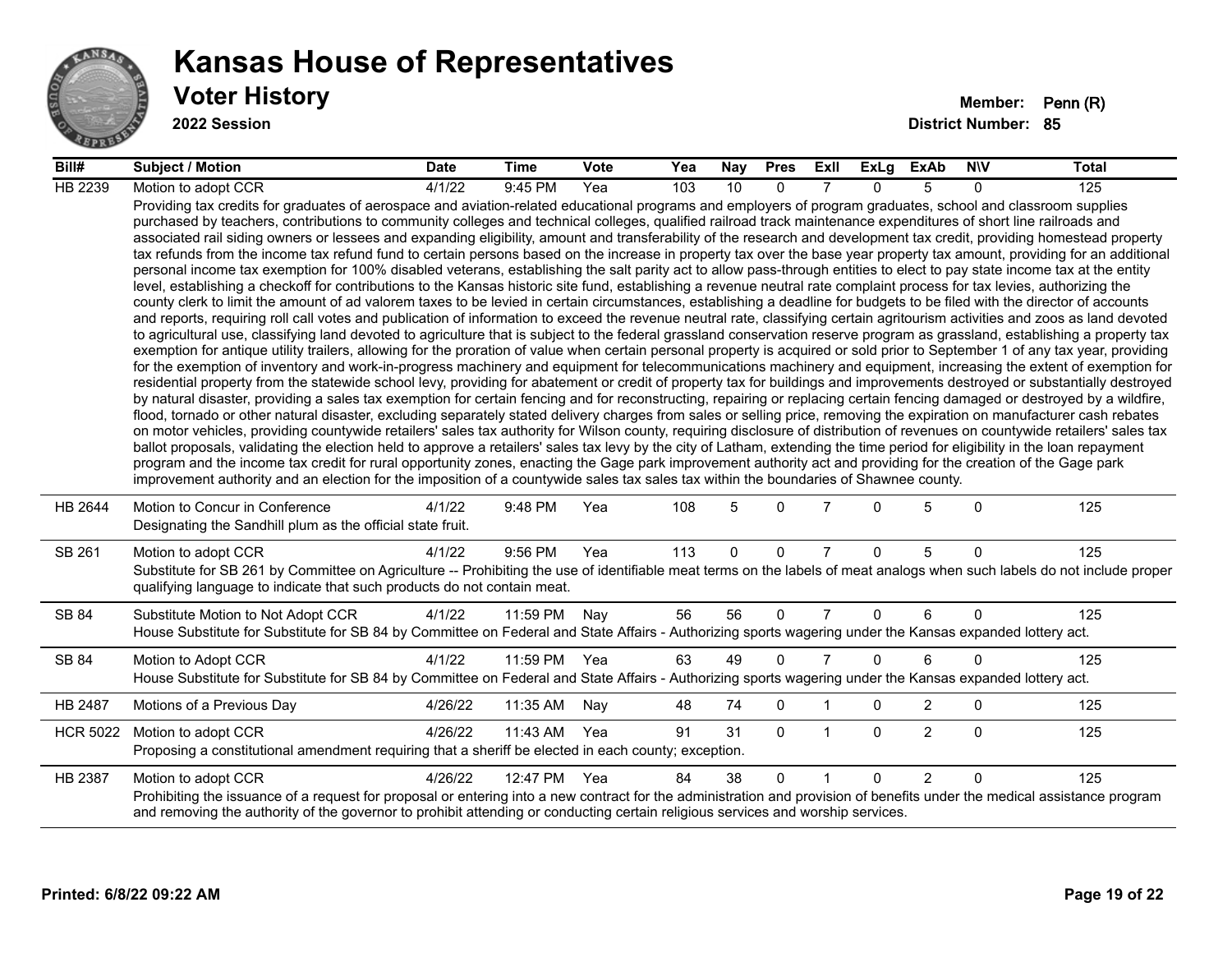

| Bill#          | <b>Subject / Motion</b>                                                                                                                                                                                                                                                                                                                                    | <b>Date</b> | <b>Time</b> | <b>Vote</b> | Yea | Nay         | <b>Pres</b> | Exll         | <b>ExLg</b>  | <b>ExAb</b>    | <b>NIV</b> | <b>Total</b> |
|----------------|------------------------------------------------------------------------------------------------------------------------------------------------------------------------------------------------------------------------------------------------------------------------------------------------------------------------------------------------------------|-------------|-------------|-------------|-----|-------------|-------------|--------------|--------------|----------------|------------|--------------|
| <b>HB 2252</b> | Motion to adopt CCR                                                                                                                                                                                                                                                                                                                                        | 4/26/22     | 12:50 PM    | Yea         | 84  | 38          | $\Omega$    |              | $\Omega$     | 2              | 0          | 125          |
|                | Prohibiting the modification of election laws by agreement except as approved by the legislative coordinating council.                                                                                                                                                                                                                                     |             |             |             |     |             |             |              |              |                |            |              |
| HB 2138        | Motion to adopt CCR                                                                                                                                                                                                                                                                                                                                        | 4/26/22     | 1:03 PM     | Yea         | 82  | 40          | $\Omega$    |              | $\mathbf{0}$ | $\overline{2}$ | 0          | 125          |
|                | Providing for the use of electronic poll books in elections and the approval of such books by the secretary of state, requiring all voting systems for elections to use                                                                                                                                                                                    |             |             |             |     |             |             |              |              |                |            |              |
|                | individual voter-verified paper ballots with a distinctive watermark, requiring the secretary of state and local election officers to develop an affidavit to be signed by<br>election workers regarding handling of completed ballots, requiring audits of any federal, statewide or state legislative race that is within 1% of the total votes cast and |             |             |             |     |             |             |              |              |                |            |              |
|                | requiring randomized audits of elections procedures used in four counties in even-numbered years, requiring a county election officer to send a confirmation of address                                                                                                                                                                                    |             |             |             |     |             |             |              |              |                |            |              |
|                | when there is no election-related activity for any four calendar year period and exempting poll workers from certain election crimes.                                                                                                                                                                                                                      |             |             |             |     |             |             |              |              |                |            |              |
| HB 2237        | Motion to adopt CCR                                                                                                                                                                                                                                                                                                                                        | 4/26/22     | $1:13$ PM   | Yea         | 109 | 12          |             |              | $\Omega$     | 2              | $\Omega$   | 125          |
|                | Enacting the Kansas affordable housing tax credit act, the Kansas housing investor tax credit act, the historic Kansas act, the Kansas rural home loan guarantee act,                                                                                                                                                                                      |             |             |             |     |             |             |              |              |                |            |              |
|                | authorizing certain residential real property appraisals in rural counties to be performed without completing the sales comparison approach to value, allowing the use of                                                                                                                                                                                  |             |             |             |     |             |             |              |              |                |            |              |
|                | bond proceeds under the Kansas rural housing incentive district act for residential vertical development and renovation of certain buildings within economically<br>distressed urban areas and expanding eligibility for the child day care services assistance tax credit and providing a credit for employer payments to an organization                 |             |             |             |     |             |             |              |              |                |            |              |
|                | providing access to employees for child day care services.                                                                                                                                                                                                                                                                                                 |             |             |             |     |             |             |              |              |                |            |              |
| SB 313         |                                                                                                                                                                                                                                                                                                                                                            | 4/27/22     | 3:32 PM     | Yea         | 75  | 44          | $\Omega$    | 3            | $\Omega$     | 3              | $\Omega$   | 125          |
|                | Motion to adopt CCR<br>Providing for the use and regulation of autonomous motor vehicles and establishing the autonomous vehicle advisory committee.                                                                                                                                                                                                       |             |             |             |     |             |             |              |              |                |            |              |
|                |                                                                                                                                                                                                                                                                                                                                                            |             |             |             |     |             |             |              |              |                |            |              |
| HB 2466        | Motion to adopt CCR<br>Substitute for HB 2466 by Committee on Education - Establishing the promoting advancement in computing knowledge act to increase the availability of computer                                                                                                                                                                       | 4/27/22     | 3:39 PM     | Yea         | 109 | 10          |             |              | $\Omega$     | 3              | $\Omega$   | 125          |
|                | science education in Kansas schools and the career technical education credentialing and student transitioning to employment success pilot program; also exempting                                                                                                                                                                                         |             |             |             |     |             |             |              |              |                |            |              |
|                | national assessment providers from the student online personal protection act.                                                                                                                                                                                                                                                                             |             |             |             |     |             |             |              |              |                |            |              |
| HB 2492        | Motion to Concur                                                                                                                                                                                                                                                                                                                                           | 4/27/22     | 3:41 PM     | Yea         | 119 | $\mathbf 0$ | $\Omega$    | 3            | $\mathbf 0$  | $\sqrt{3}$     | $\Omega$   | 125          |
|                | Submitting claims against the state by the joint committee on special claims against the state.                                                                                                                                                                                                                                                            |             |             |             |     |             |             |              |              |                |            |              |
| HB 2448        | <b>Consideration of Veto</b>                                                                                                                                                                                                                                                                                                                               | 4/28/22     | 11:31 AM    | Yea         | 86  | 36          | $\Omega$    | 1            | $\Omega$     | $\overline{2}$ | $\Omega$   | 125          |
|                | Senate Substitute for HB 2448 by Committee on Public Health and Welfare - Requiring able-bodied adults without dependents to complete an employment and training                                                                                                                                                                                           |             |             |             |     |             |             |              |              |                |            |              |
|                | program in order to receive food assistance.                                                                                                                                                                                                                                                                                                               |             |             |             |     |             |             |              |              |                |            |              |
| <b>SB 58</b>   | <b>Consideration of Veto</b>                                                                                                                                                                                                                                                                                                                               | 4/28/22     | 12:17 PM    | Yea         | 72  | 50          | $\Omega$    | $\mathbf{1}$ | $\Omega$     | $\overline{2}$ | $\Omega$   | 125          |
|                | Establishing the parents' bill of rights for parents of students attending elementary or secondary school in this state.                                                                                                                                                                                                                                   |             |             |             |     |             |             |              |              |                |            |              |
| <b>SB 160</b>  | Consideration of Veto                                                                                                                                                                                                                                                                                                                                      | 4/28/22     | 1:14 PM     | Yea         | 81  | 41          | $\Omega$    |              | $\Omega$     | $\mathcal{P}$  | $\Omega$   | 125          |
|                | Enacting the fairness in women's sports act to require that student athletic teams only include members who are of the same biological sex unless designated as                                                                                                                                                                                            |             |             |             |     |             |             |              |              |                |            |              |
|                | coed.                                                                                                                                                                                                                                                                                                                                                      |             |             |             |     |             |             |              |              |                |            |              |
| <b>SB 84</b>   | Motion to adopt CCR                                                                                                                                                                                                                                                                                                                                        | 4/28/22     | 4:03 PM     | Yea         | 73  | 49          | $\Omega$    |              | $\Omega$     | $\overline{2}$ | $\Omega$   | 125          |
|                | House Substitute for Substitute for SB 84 by Committee on Federal and State Affairs - Authorizing sports wagering under the Kansas expanded lottery act and historical                                                                                                                                                                                     |             |             |             |     |             |             |              |              |                |            |              |
|                | horse race machines under the Kansas parimutuel racing act.                                                                                                                                                                                                                                                                                                |             |             |             |     |             |             |              |              |                |            |              |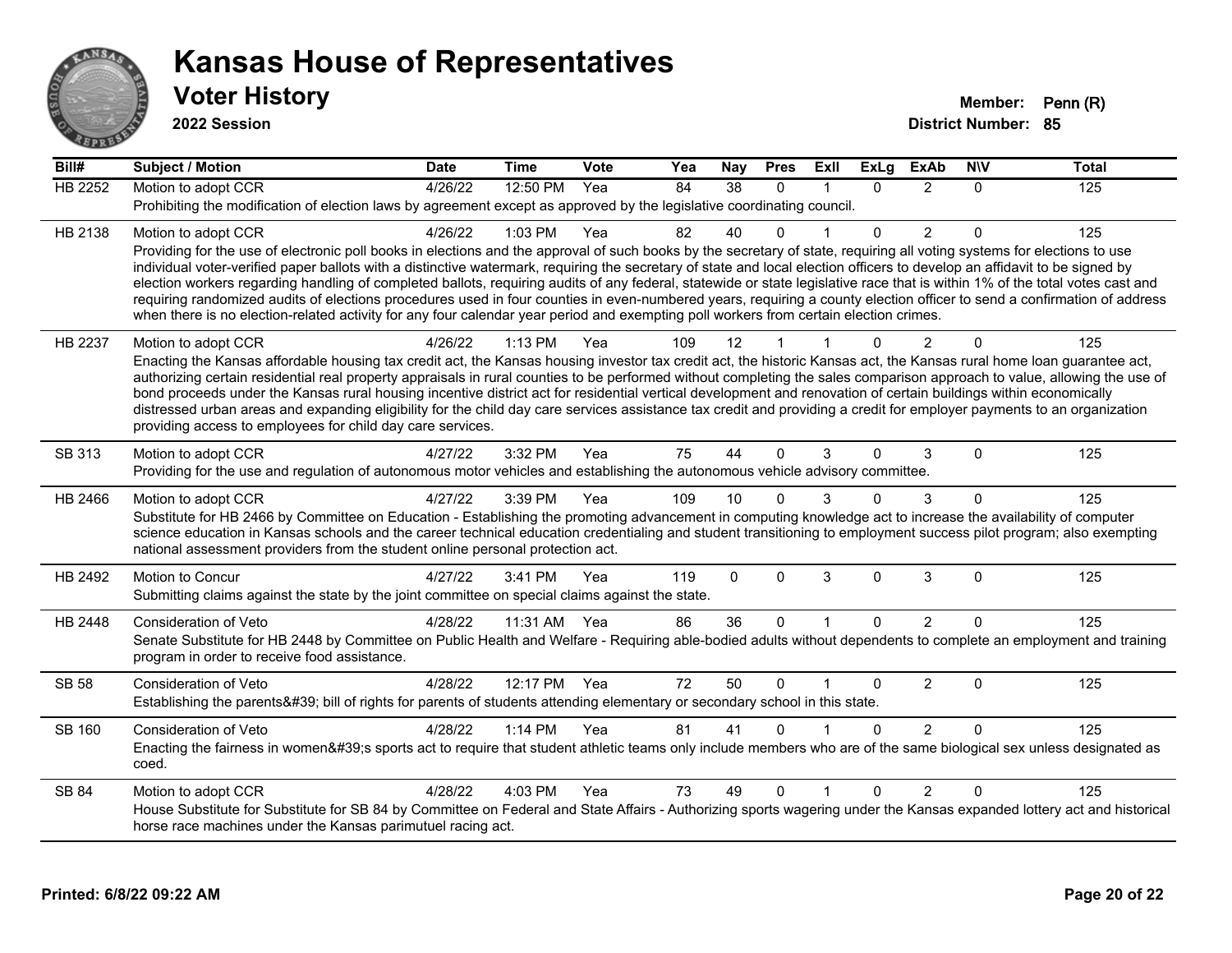

**2022 Session**

| Bill#          | Subject / Motion                                                                                                                                                                                                                                                                                                                                                                                                                                                                                       | <b>Date</b> | <b>Time</b>  | Vote | Yea             | Nay          | <b>Pres</b>  | ExII         | <b>ExLg</b> | <b>ExAb</b>    | <b>NIV</b>     | <b>Total</b> |
|----------------|--------------------------------------------------------------------------------------------------------------------------------------------------------------------------------------------------------------------------------------------------------------------------------------------------------------------------------------------------------------------------------------------------------------------------------------------------------------------------------------------------------|-------------|--------------|------|-----------------|--------------|--------------|--------------|-------------|----------------|----------------|--------------|
| <b>HB 2567</b> | Motion to adopt CCR                                                                                                                                                                                                                                                                                                                                                                                                                                                                                    | 4/28/22     | 5:52 PM      | Yea  | $\overline{75}$ | 45           | $\Omega$     |              | 0           | 4              | $\Omega$       | 125          |
|                | Senate Substitute for HB 2567 by Committee on Ways and Means - Removing federal impact aid from the determination of local foundation aid in the Kansas school<br>equity and enhancement act and excluding Fort Leavenworth school district and virtual school students from the capital improvement state aid determination.                                                                                                                                                                          |             |              |      |                 |              |              |              |             |                |                |              |
| <b>SB 19</b>   | Motion to adopt CCR                                                                                                                                                                                                                                                                                                                                                                                                                                                                                    | 4/28/22     | 8:59 PM      | Yea  | 112             | 6            | $\Omega$     |              | 0           | 6              | $\Omega$       | 125          |
|                | House Substitute for SB 19 by Committee on Energy, Utilities and Telecommunications - Implementing the 988 suicide prevention and mental health crisis hotline in<br>Kansas.                                                                                                                                                                                                                                                                                                                           |             |              |      |                 |              |              |              |             |                |                |              |
| SB 331         | Motion to adopt CCR                                                                                                                                                                                                                                                                                                                                                                                                                                                                                    | 4/28/22     | 9:05 PM      | Yea  | 91              | 26           | $\mathbf 0$  | $\mathbf{1}$ | 0           | $\overline{7}$ | $\Omega$       | 125          |
|                | Updating the version of risk-based capital instructions in effect.                                                                                                                                                                                                                                                                                                                                                                                                                                     |             |              |      |                 |              |              |              |             |                |                |              |
| HB 2510        | Motion to adopt CCR                                                                                                                                                                                                                                                                                                                                                                                                                                                                                    | 4/28/22     | 9:34 PM      | Yea  | 95              | 22           | $\Omega$     |              | 0           |                | $\Omega$       | 125          |
|                | Appropriations for FY 2022, FY 2023, and FY 2024, for various state agencies; 2022 omnibus bill; authorizing certain transfers and capital improvement projects.                                                                                                                                                                                                                                                                                                                                       |             |              |      |                 |              |              |              |             |                |                |              |
| HB 2106        | Sub Motion Not Adopt CCR                                                                                                                                                                                                                                                                                                                                                                                                                                                                               | 4/28/22     | 10:02 PM     | Nay  | 39              | 75           | $\mathbf{0}$ |              | 0           | 7              | 3              | 125          |
|                | Decreasing the state rate for sales and use taxes for sales of food and food ingredients and providing for the levying of taxes by cities and counties and discontinuing<br>the nonrefundable food sales tax credit.                                                                                                                                                                                                                                                                                   |             |              |      |                 |              |              |              |             |                |                |              |
| HB 2106        | Motion to adopt CCR                                                                                                                                                                                                                                                                                                                                                                                                                                                                                    | 4/28/22     | 10:28 PM Yea |      | 114             | 3            | $\Omega$     |              | $\Omega$    | $\overline{7}$ | $\Omega$       | 125          |
|                | Decreasing the state rate for sales and use taxes for sales of food and food ingredients and providing for the levying of taxes by cities and counties and discontinuing<br>the nonrefundable food sales tax credit.                                                                                                                                                                                                                                                                                   |             |              |      |                 |              |              |              |             |                |                |              |
| HB 2495        | <b>Motion to Concur</b>                                                                                                                                                                                                                                                                                                                                                                                                                                                                                | 4/28/22     | 10:31 PM     | Yea  | 116             | $\mathbf{1}$ | $\mathbf{0}$ | $\mathbf{1}$ | $\Omega$    | $\overline{7}$ | $\Omega$       | 125          |
|                | Prohibiting the disclosure of personal information about a person's affiliation with an entity that is exempt from federal income taxation under section 501(c) of the<br>federal internal revenue code.                                                                                                                                                                                                                                                                                               |             |              |      |                 |              |              |              |             |                |                |              |
| SB 34          | Motion to adopt CCR                                                                                                                                                                                                                                                                                                                                                                                                                                                                                    | 4/28/22     | 11:35 PM     | Yea  | 64              | 53           | $\Omega$     |              | $\Omega$    | $\overline{7}$ | $\Omega$       | 125          |
|                | Substitute for SB 34 by Committee on Federal and State Affairs - Requiring review of administrative rules and regulations every five years.                                                                                                                                                                                                                                                                                                                                                            |             |              |      |                 |              |              |              |             |                |                |              |
| HB 2252        | <b>Consideration of Veto</b>                                                                                                                                                                                                                                                                                                                                                                                                                                                                           | 5/23/22     | 11:27 AM     | Yea  | 84              | 37           | $\Omega$     |              | $\Omega$    | $\overline{2}$ | $\overline{1}$ | 125          |
|                | Prohibiting the modification of election laws by agreement except as approved by the legislative coordinating council.                                                                                                                                                                                                                                                                                                                                                                                 |             |              |      |                 |              |              |              |             |                |                |              |
| <b>HB 2387</b> | <b>Consideration of Veto</b>                                                                                                                                                                                                                                                                                                                                                                                                                                                                           | 5/23/22     | 11:38 AM     | Yea  | 84              | 38           | $\Omega$     |              | $\Omega$    | $\overline{2}$ | $\Omega$       | 125          |
|                | Prohibiting the issuance of a request for proposal or entering into a new contract for the administration and provision of benefits under the medical assistance program<br>and removing the authority of the governor to prohibit attending or conducting certain religious services and worship services.                                                                                                                                                                                            |             |              |      |                 |              |              |              |             |                |                |              |
| HB 2136        | Sub Mtn Not Adpt                                                                                                                                                                                                                                                                                                                                                                                                                                                                                       | 5/23/22     | 12:42 PM     | Nay  | 37              | 84           | $\Omega$     |              | $\Omega$    |                | $\mathcal{P}$  | 125          |
|                | Establishing the COVID-19 retail storefront property tax relief act to provide partial refunds to certain businesses impacted by COVID-19-related shutdowns and<br>restrictions, discontinuing the first 15 days of the month sales and compensating use tax remittance requirements for certain retailers, providing countywide retailers'<br>sales tax authority for Atchison county and delaying implementation of the exclusion of separately stated delivery charges from sales or selling price. |             |              |      |                 |              |              |              |             |                |                |              |